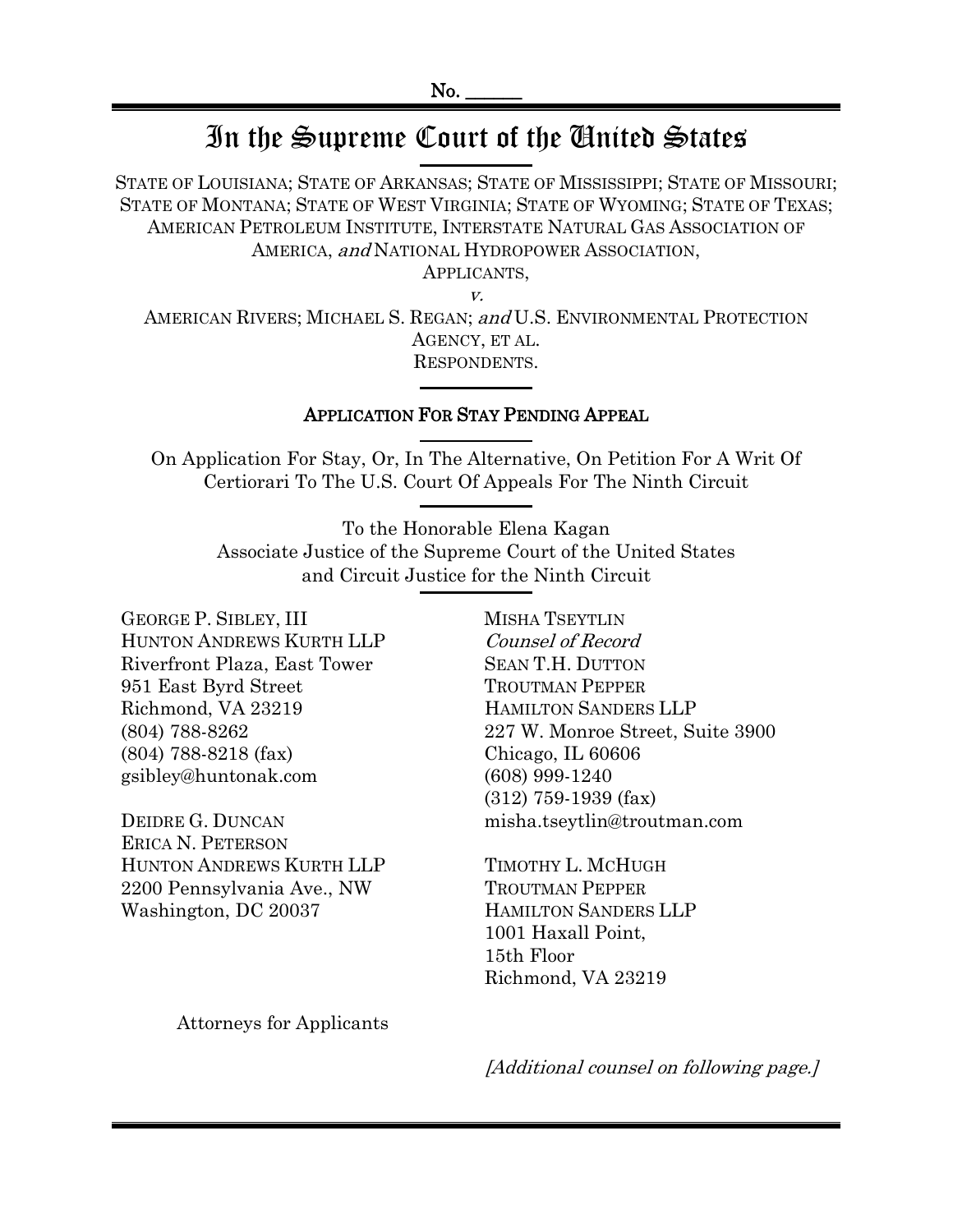CLARE ELLIS HUNTON ANDREWS KURTH LLP 50 California Street Suite 1700 San Francisco, CA 94111

Attorneys for Applicants American Petroleum Institute and Interstate Natural Gas Association of America

ELIZABETH B. MURRILL, SOLICITOR GENERAL JOSEPH S. ST. JOHN, DEPUTY SOLICITOR LOUISIANA DEPARTMENT OF JUSTICE 1885 N. Third Street Baton Rouge, LA 70804 (225) 326-6739 murrille@ag.louisiana.gov stjohnj@ag.louisiana.gov

Attorneys for Applicant State of Louisiana

Additional Counsel:

AUSTIN KNUDSEN Attorney General of Montana

KEN PAXTON Attorney General of Texas

PATRICK MORRISEY Attorney General of West Virginia

CHARLES SENSIBA TROUTMAN PEPPER HAMILTON SANDERS LLP 401 9th Street NW Suite 1000 Washington, DC 20004-2146

ELIZABETH HOLT ANDREWS TROUTMAN PEPPER HAMILTON SANDERS LLP Three Embarcadero Center Suite 800 San Francisco, CA 94111-4057

## Attorneys for Applicant National Hydropower Association

JAMES KASTE DEPUTY ATTORNEY GENERAL WYOMING ATTORNEY GENERAL'S OFFICE 109 State Capitol Cheyenne, WY 82002

LESLIE RUTLEDGE Attorney General of Arkansas

LYNN FITCH Attorney General of Mississippi

ERIC SCHMITT Attorney General of Missouri

Attorneys for Applicants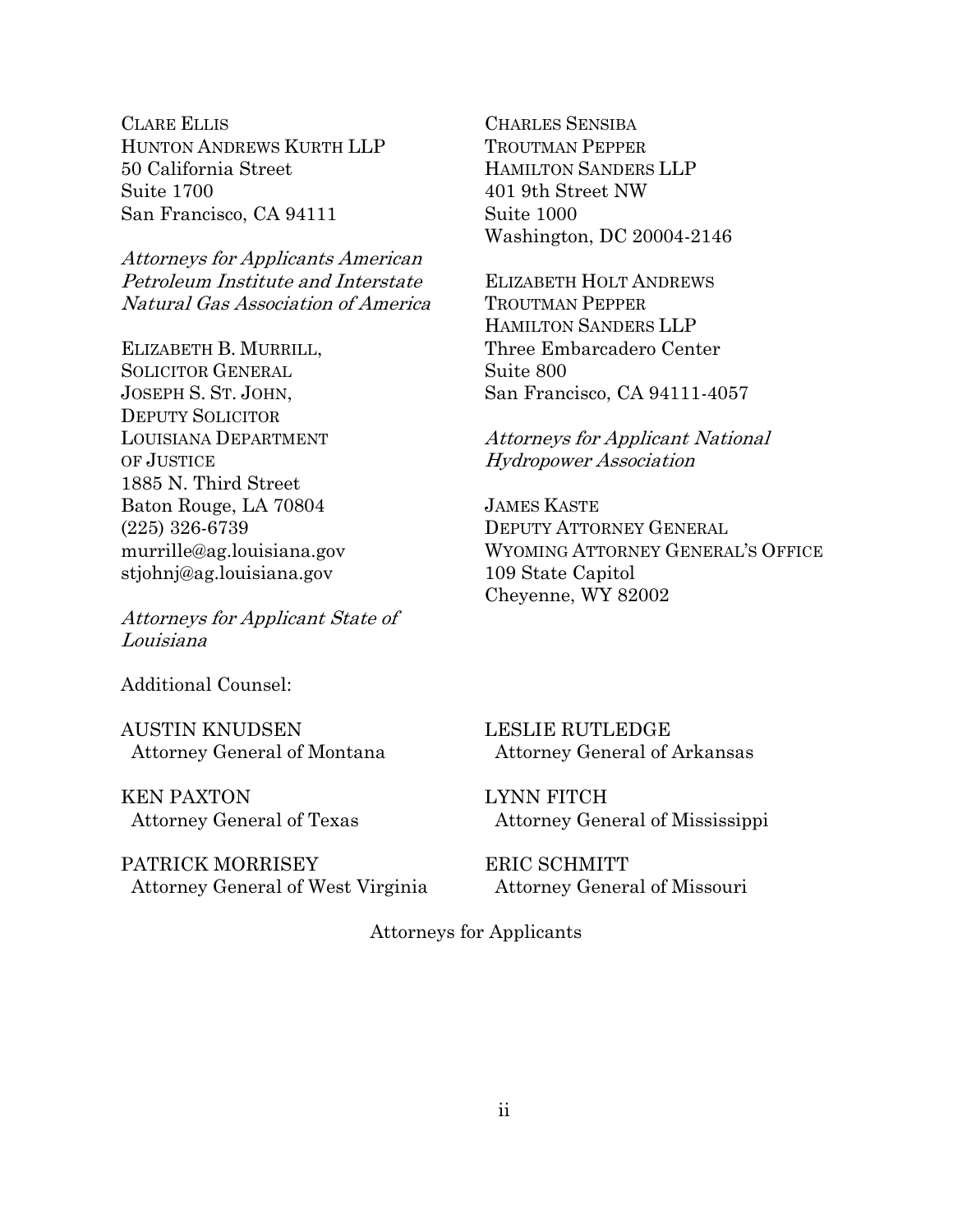#### PARTIES TO THE PROCEEDINGS

The parties to the proceedings below are as follows:

Applicants State of Arkansas, State of Louisiana, State of Mississippi, State of Missouri, State of Montana, State of West Virginia, State of Wyoming, and State of Texas were intervenors in the district court and intervenors appellants in the court of appeals.

Applicants American Petroleum Institute, Interstate National Gas Association of America, and National Hydropower Association were intervenor defendants in the district court and appellants in the court of appeals.

Respondents are American Rivers, American Whitewater, California Trout, Idaho Rivers United, Columbia Riverkeeper, Sierra Club, Suquamish Tribe, Pyramid Lake Paiute Tribe, Orutsararmiut Native Council, State of California, State Water Resources Control Board, State of Oregon, State of New Jersey, State of New York, State of Maryland, State of Rhode Island, State of Colorado, District of Columbia, State of North Carolina, Commonwealth of Virginia, State of New Mexico, State of Vermont, State of Minnesota, State of Connecticut, State of Washington, State of Michigan, Commonwealth of Massachusetts, State of Nevada, State of Wisconsin, State of Maine, and State of Illinois. Respondents were plaintiffs in the consolidated cases before the district court and appellees in the court of appeals.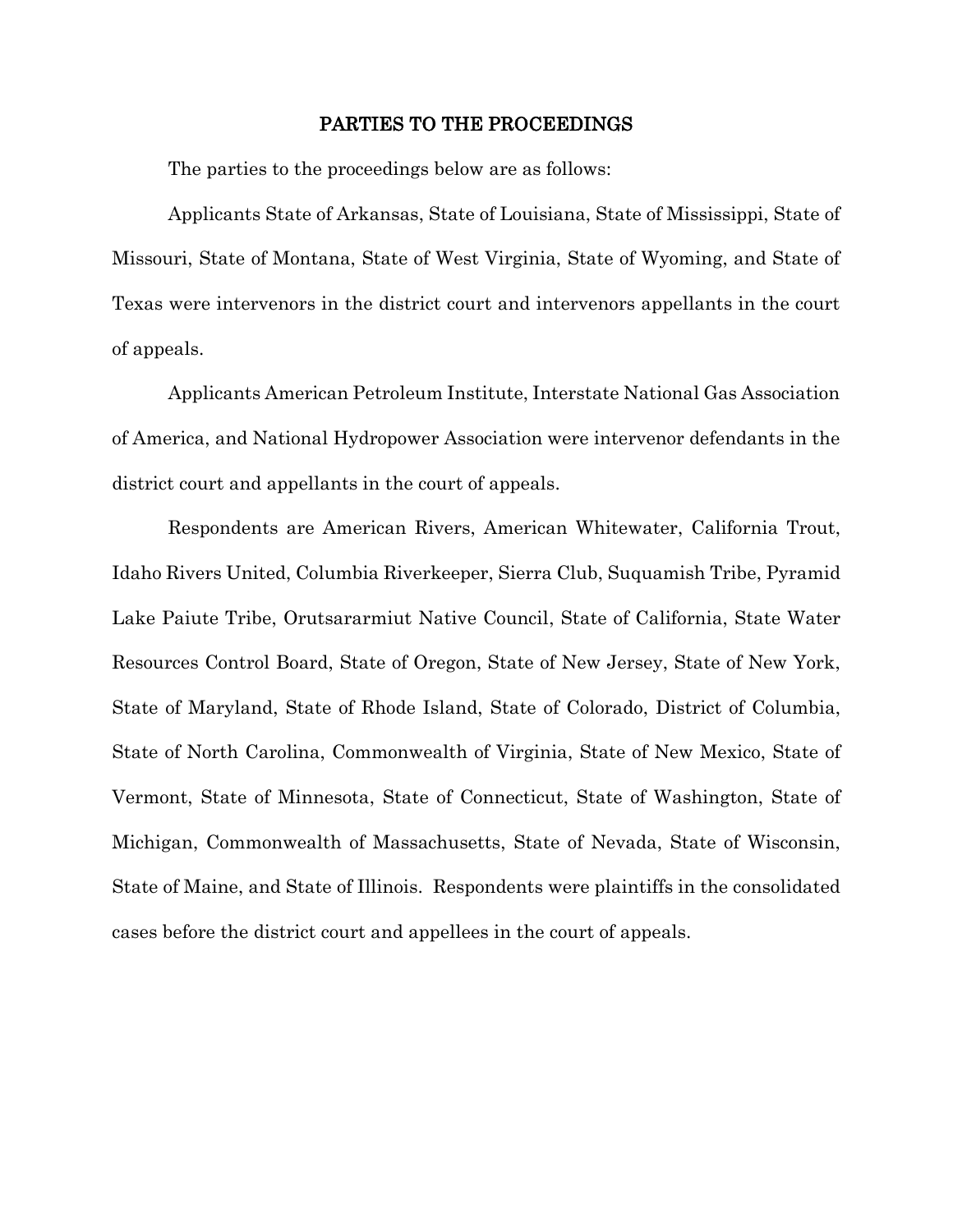Defendants are Michael S. Regan<sup>1</sup> and the United States Environmental Protection Agency ("EPA"). These defendants did not appeal the district court's decision to vacate the Section 401 Rule rulemaking, but opposed Applicants' appeal of that vacatur on jurisdictional grounds before the court of appeals.

<sup>1</sup> EPA Administrator Regan was automatically substituted for his predecessor, Andrew R. Wheeler, under Fed. R. App. P. 43(c)(2).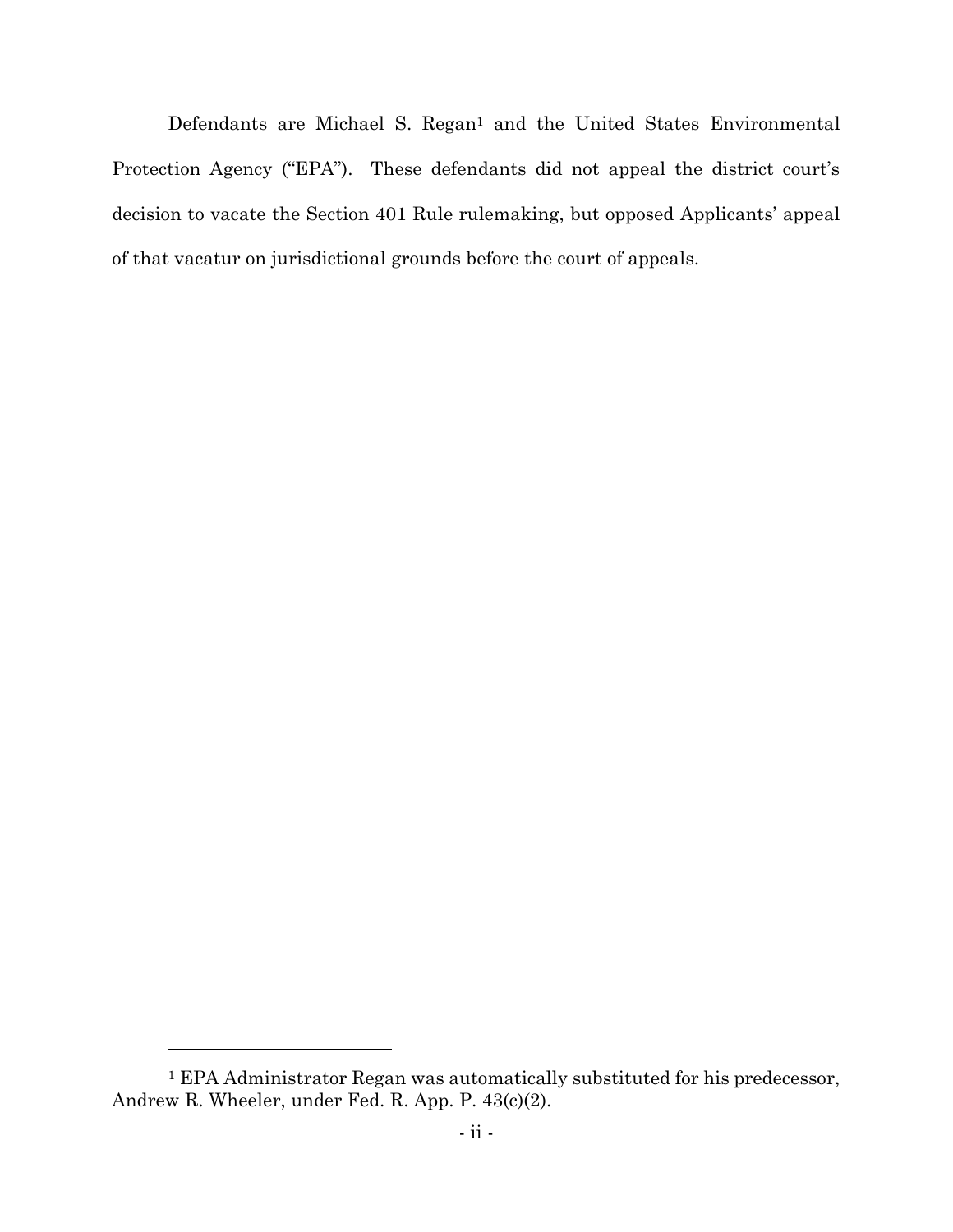## CORPORATE DISCLOSURE STATEMENT

As required by this Court's Rule 29.6, Applicants hereby submit the following corporate-disclosure statement.

Applicants American Petroleum Institute, Interstate Natural Gas Association of America, and National Hydropower Association state that they have no parent companies and no publicly held companies with a 10% or greater ownership interest in them.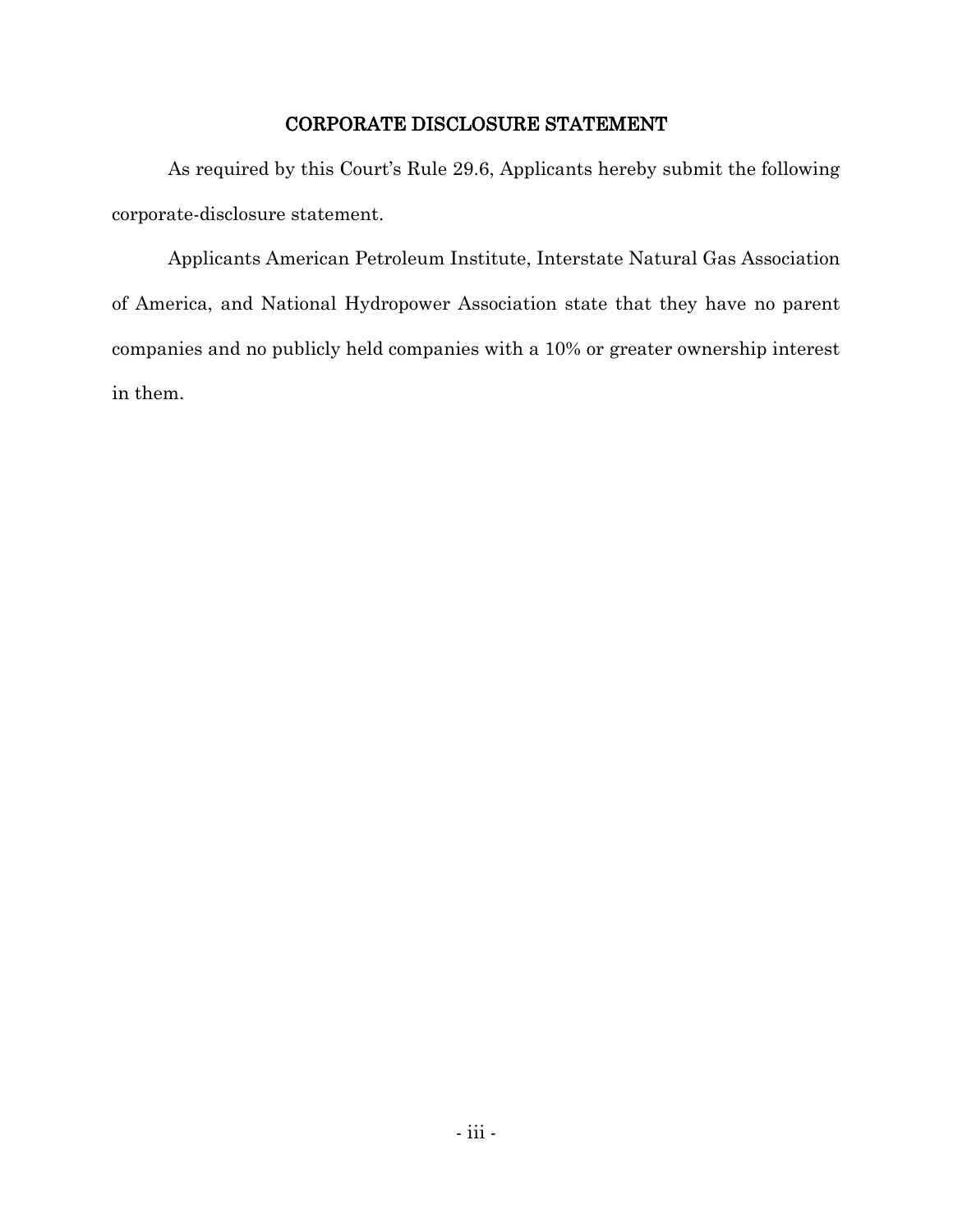## TABLE OF CONTENTS

|    |           | CONSTITUTIONAL AND STATUTORY PROVISIONS INVOLVED  4                                                                                                                                        |  |
|----|-----------|--------------------------------------------------------------------------------------------------------------------------------------------------------------------------------------------|--|
|    |           |                                                                                                                                                                                            |  |
|    | $A_{-}$   |                                                                                                                                                                                            |  |
|    | <b>B.</b> | Certain States Abuse Their Section 401 Certification Authority 6                                                                                                                           |  |
|    | C.        |                                                                                                                                                                                            |  |
|    | D.        | The District Court Vacates The Section 401 Rule Without<br>Adjudicating Whether The Rule Is Lawful Under The APA 12                                                                        |  |
|    | Е.        | The Ninth Circuit Denies Applicants' Motion For A Stay, After EPA                                                                                                                          |  |
|    |           |                                                                                                                                                                                            |  |
| I. |           |                                                                                                                                                                                            |  |
|    | A.        | This Court Is Likely To Grant Review, And Reverse, On The<br>Question Of Whether The APA Authorizes A Court To Vacate An<br>Agency-Issued Rule Without The Court Deciding Whether The Rule |  |
|    |           | B. Applicants Will Suffer Irreparable Harm Absent A Stay, And All                                                                                                                          |  |
| П. |           | In The Alternative, This Court May Construe This Application As A<br>Petition For A Writ Of Certiorari, Grant The Petition, And Summarily                                                  |  |
|    |           | $CONCLUSION. \dots 30$                                                                                                                                                                     |  |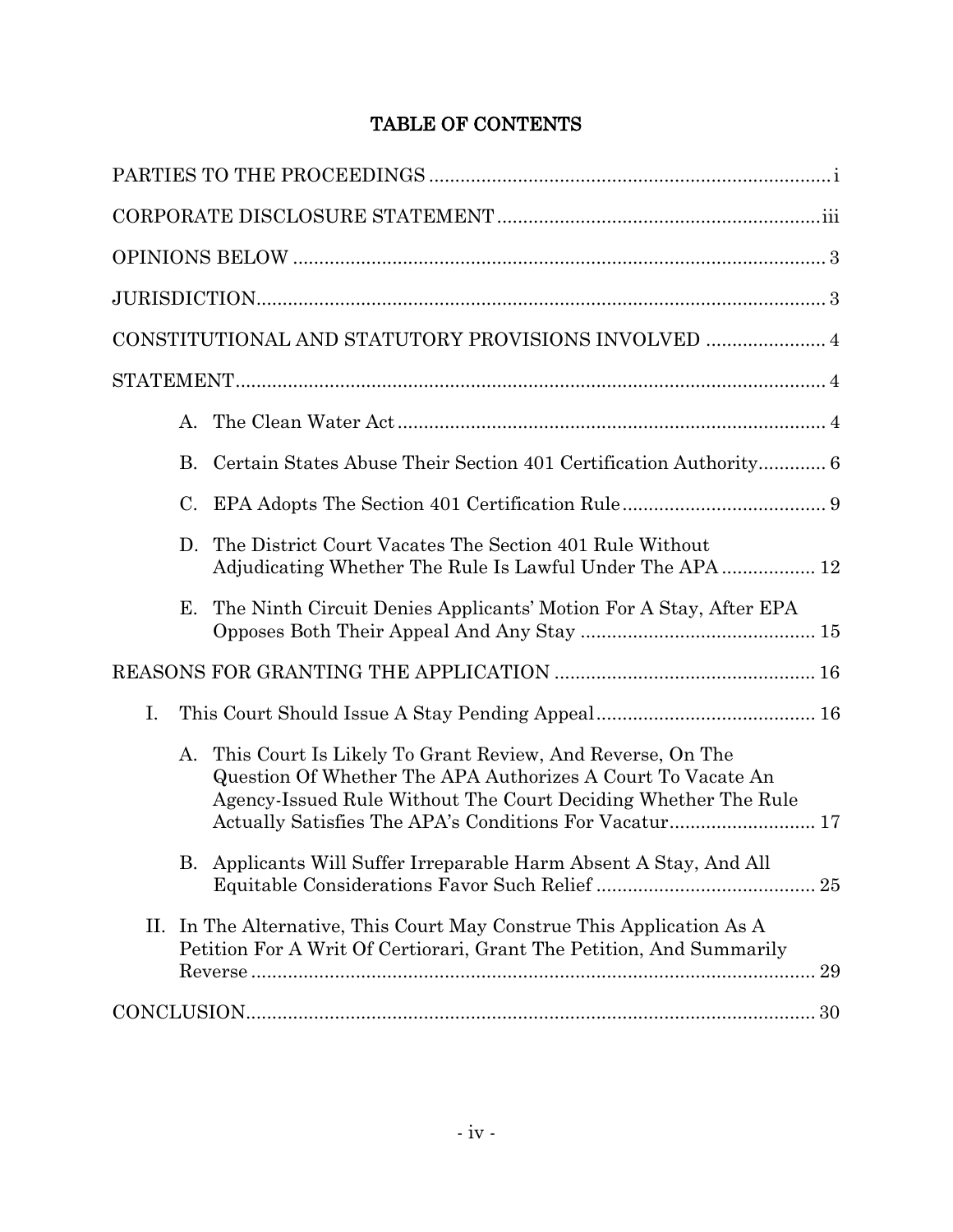## TABLE OF AUTHORITIES

| Cases                                                      |
|------------------------------------------------------------|
| Alcoa Power Generating Inc. v. FERC,                       |
| Allied-Signal, Inc. v. U.S. Nuclear Regulatory Commission, |
| Anderson v. Loertscher,                                    |
| Arkansas v. Oklahoma,                                      |
| Bowen v. Georgetown Univ. Hosp.,                           |
| Brown v. Gen. Servs. Admin.,                               |
| Cal. Cmtys. Against Toxics v. EPA,                         |
| Califano v. Sanders,                                       |
| Califano v. Yamasaki,                                      |
| California v. FERC,                                        |
| Citizens to Preserve Overton Park, Inc. v. Volpe,          |
| City of Milwaukee v. Ill. & Mich.,                         |
| Ctr. for Native Ecosystems v. Salazar,                     |
| Darby v. Cisneros,                                         |
| Del. Riverkeeper Network v. U.S. EPA,                      |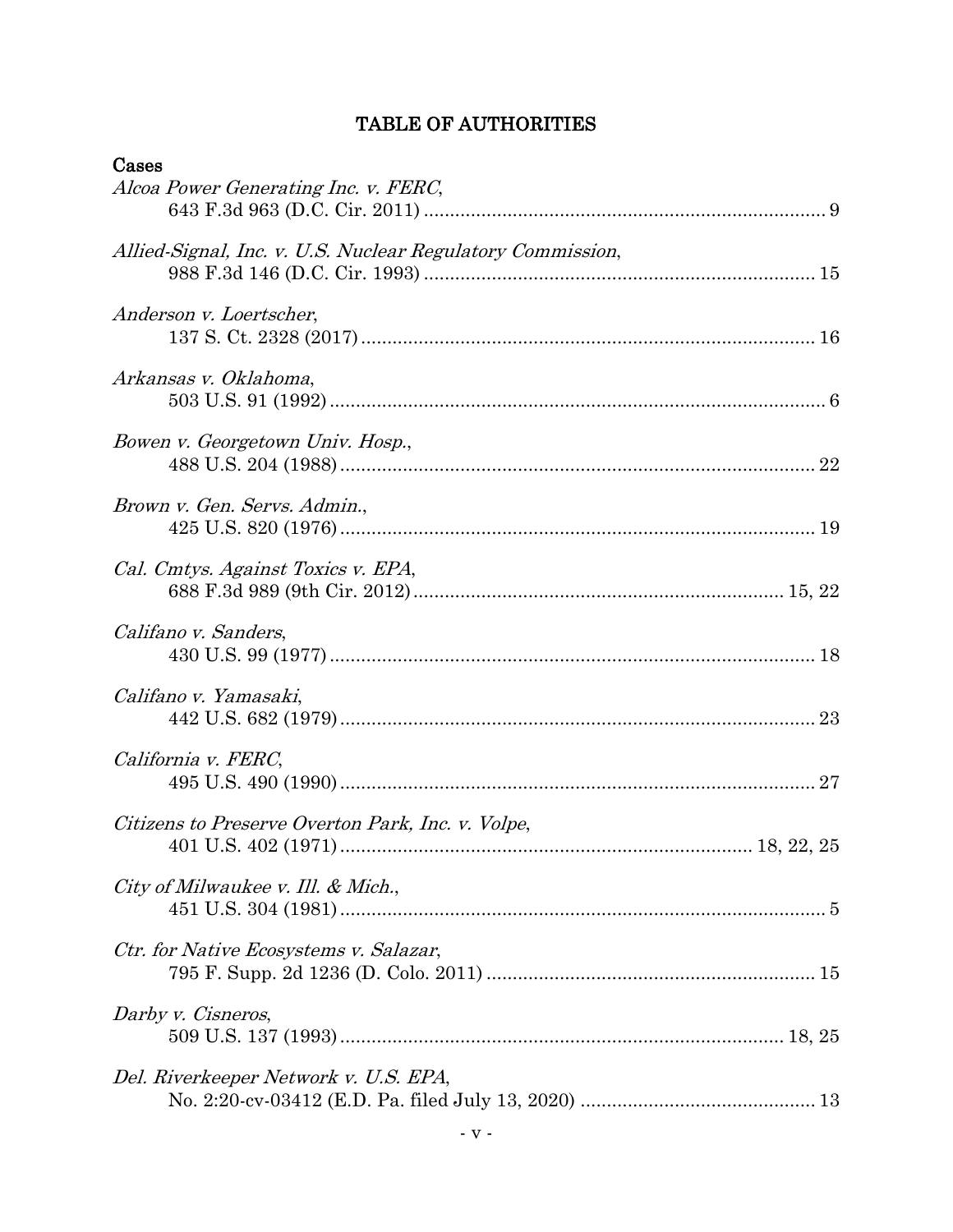| Del. Riverkeeper Network v. U.S. EPA,                                                                      |
|------------------------------------------------------------------------------------------------------------|
| Del. Riverkeeper Network v. U.S. EPA,<br>No. 2:20-cv-3412, 2021 WL 3476173 (E.D. Pa. Aug. 6, 2021) 14      |
| Franklin v. Gwinnett Cnty. Pub. Schools,                                                                   |
| Great Atl. & Pac. Tea Co. v. Cottrell,                                                                     |
| Hollingsworth v. Perry,                                                                                    |
| Hoopa Valley Tribe v. FERC,                                                                                |
| In re Clean Water Act Rulemaking,                                                                          |
| In re Clean Water Act Rulemaking,<br>Nos. 3:20-cv-04636-WHA, 3:20-cv-04869-WHA, 3:20-cv-06137-WHA, 2021 WL |
| In re: Clean Water Act Rulemaking,                                                                         |
| Int'l Paper Co. v. Ouellette,                                                                              |
| Madsen v. Women's Health Ctr., Inc.,                                                                       |
| Michelin Tire Corp. v. Wages,<br>29                                                                        |
| Motor Vehicle Mfrs. Ass'n v. State Farm Mut. Auto. Ins. Co.,                                               |
| N.Y. State Dep't of Env't Conservation v. FERC,                                                            |
| Nat'l Cable & Telecomms. Ass'n v. Brand X Internet Servs.,                                                 |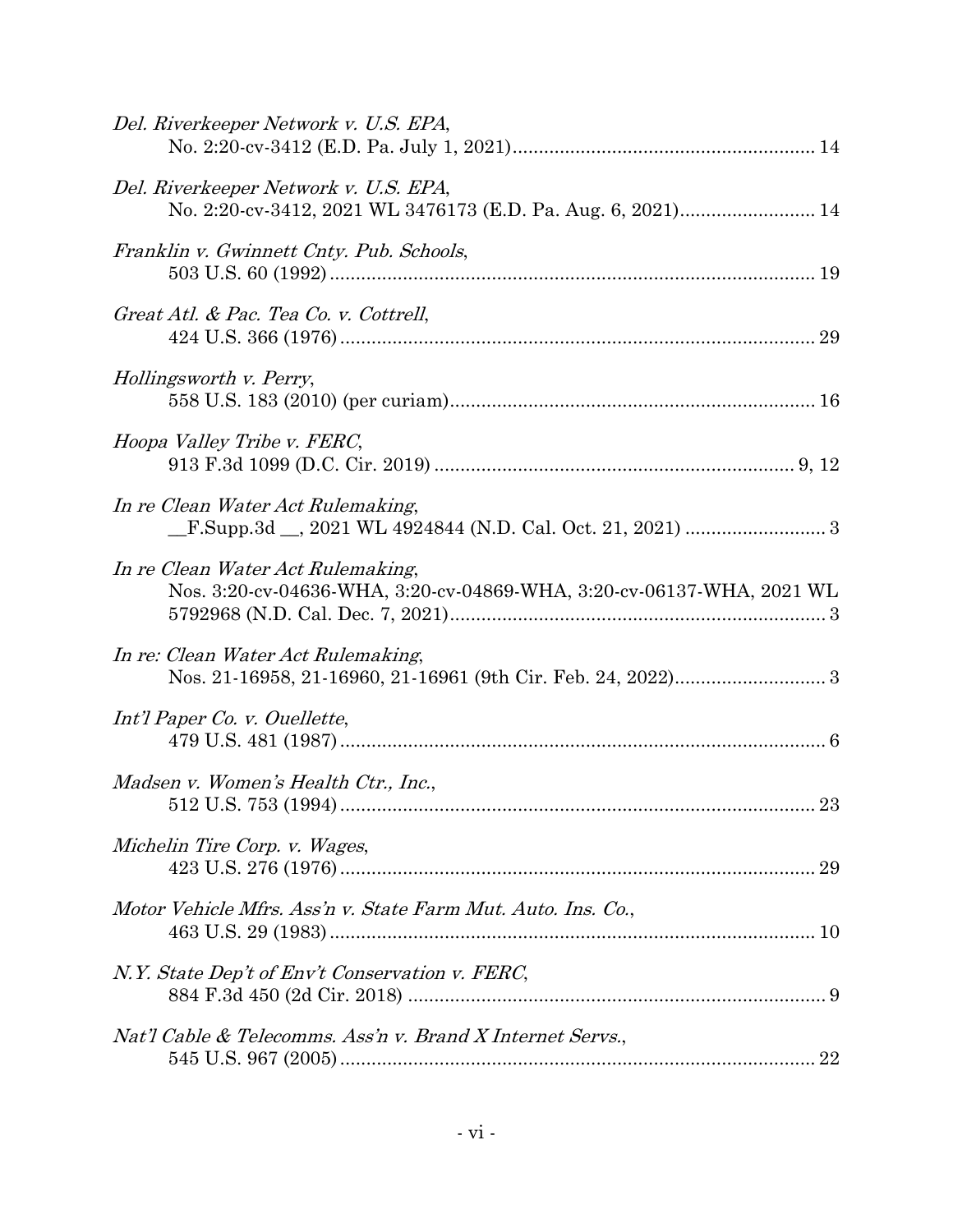| NFIB v. Dep't of Labor, Occupational Safety & Health Admin., |  |
|--------------------------------------------------------------|--|
| Nken v. Holder,                                              |  |
| Nken v. Mukasey,                                             |  |
| NLRB v. Wyman-Gordon Co.,                                    |  |
| Perez v. Mortg. Bankers Ass'n,                               |  |
| Phillip Morris USA Inc. v Scott,                             |  |
| Pollinator Stewardship Council v. EPA,                       |  |
| PUD No. 1 of Jefferson Cty. v. Wash. Dep't of Ecology,       |  |
| Regan v. Time, Inc.,                                         |  |
| Rust v. Sullivan,                                            |  |
| S.C. Coastal Conservation League v. Wheeler,                 |  |
| S.C. Coastal Conservation League v. Wheeler,                 |  |
| Sampson v. Murray,                                           |  |
| San Diegans for Mt. Soledad Nat'l War Mem'l v. Paulson,      |  |
| Schillinger v. United States,                                |  |
| Sebelius v. Auburn Reg'l Med. Ctr.,                          |  |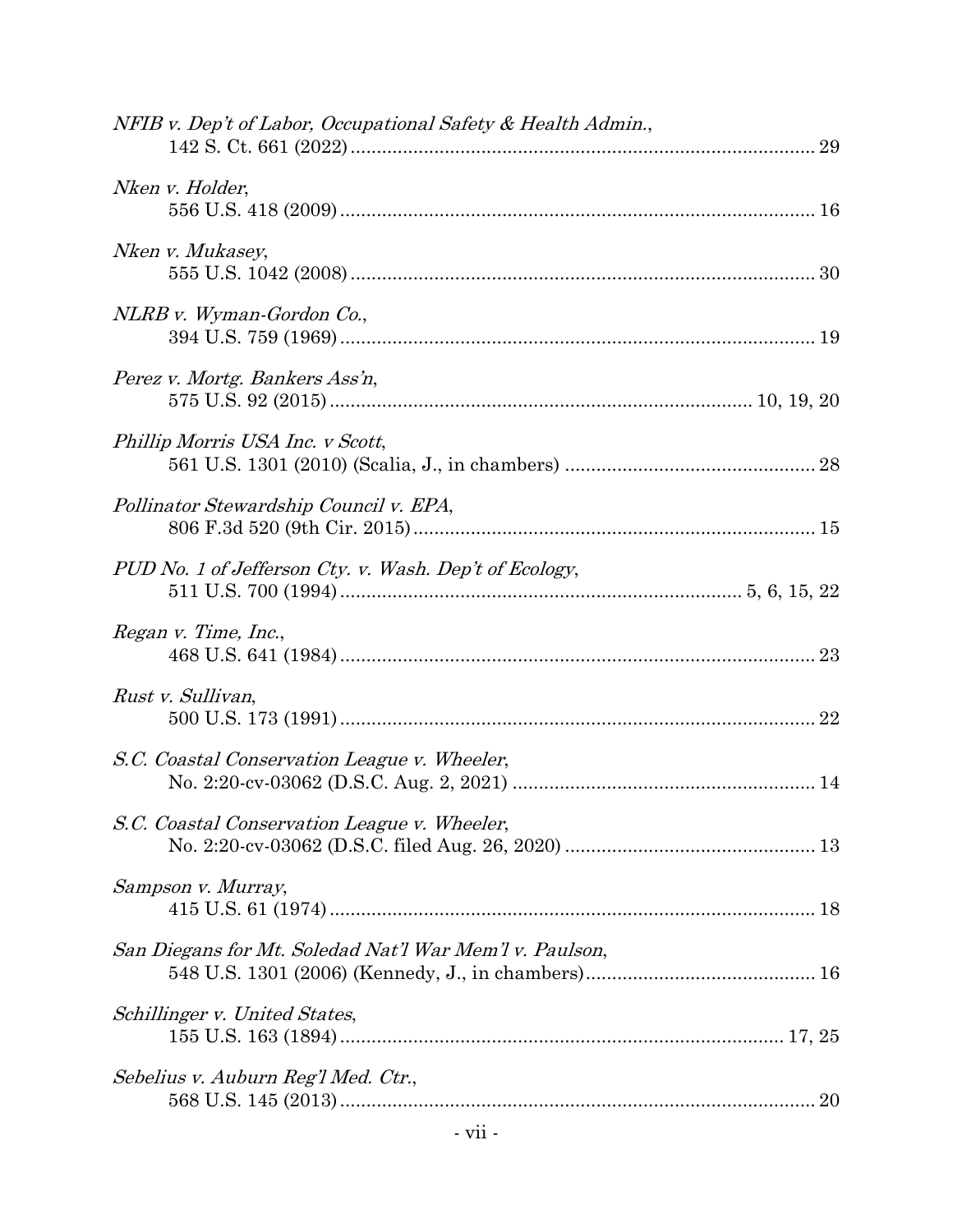| United States v. Nixon,                                         |  |
|-----------------------------------------------------------------|--|
| Vt. Yankee Nuclear Power Corp. v. Nat. Res. Def. Council, Inc., |  |
| West Virginia v. EPA,                                           |  |
| <b>Statutes</b>                                                 |  |
|                                                                 |  |
|                                                                 |  |
|                                                                 |  |
|                                                                 |  |
|                                                                 |  |
|                                                                 |  |
|                                                                 |  |
|                                                                 |  |
|                                                                 |  |
|                                                                 |  |
|                                                                 |  |
|                                                                 |  |
|                                                                 |  |
| Regulations                                                     |  |
|                                                                 |  |
|                                                                 |  |
|                                                                 |  |
|                                                                 |  |
| - viii -                                                        |  |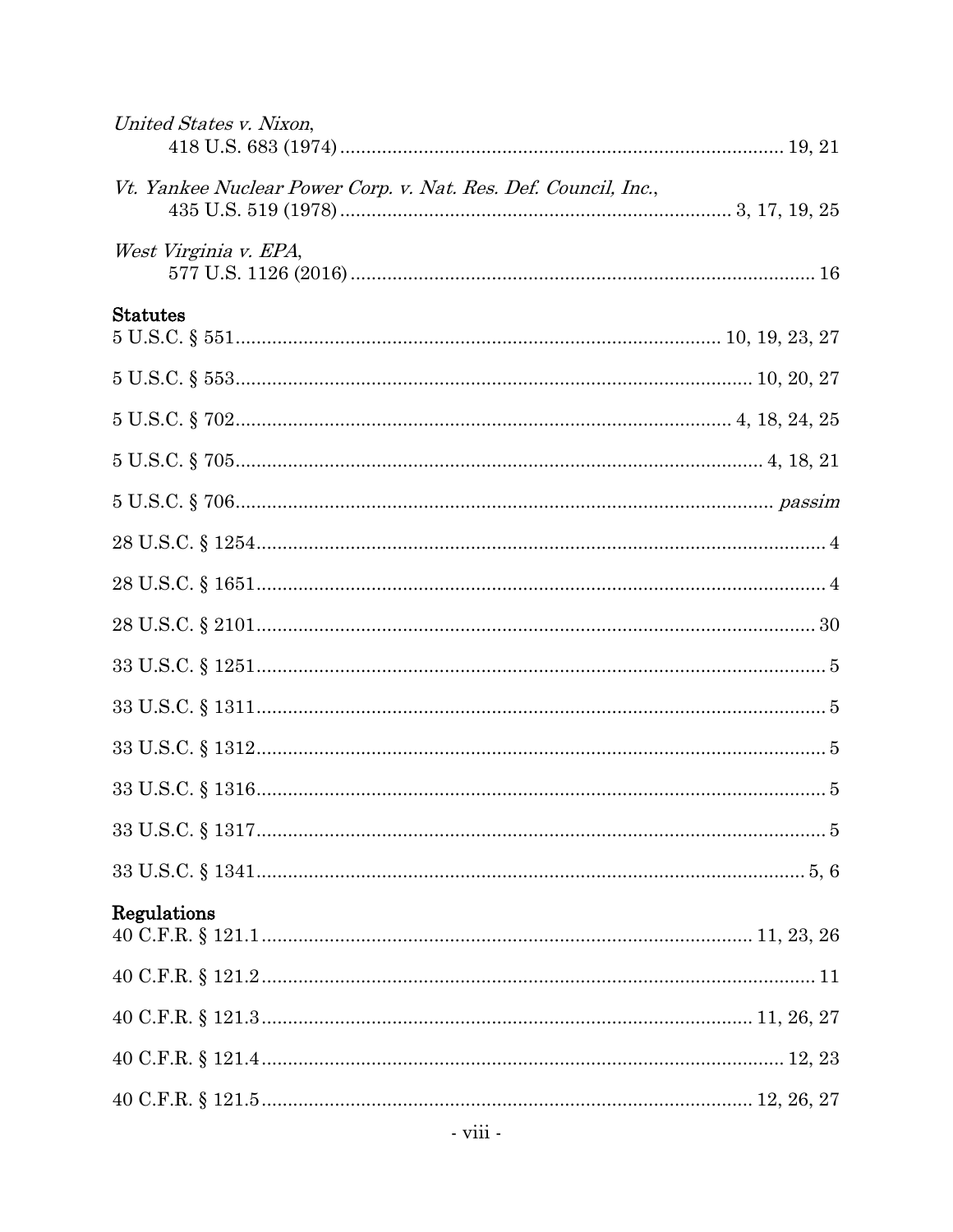| Clean Water Act Section 401 Certification Rule,                                                        |
|--------------------------------------------------------------------------------------------------------|
| NPDES; Revision of Regulations,                                                                        |
| Updating Regulations on Water Quality Certifications,                                                  |
| <b>Other Authorities</b><br>Antonin Scalia, Vermont Yankee: The APA, The D.C. Circuit, and The Supreme |
|                                                                                                        |
| EPA, Clean Water Act Section 401 Water Quality Certification Question and                              |
| Fact Sheet: List of Agency Actions for Review, White House (Jan. 20, 2021)  13                         |
| Federal Water Pollution Control Act Amendments of 1972,                                                |
|                                                                                                        |
|                                                                                                        |
|                                                                                                        |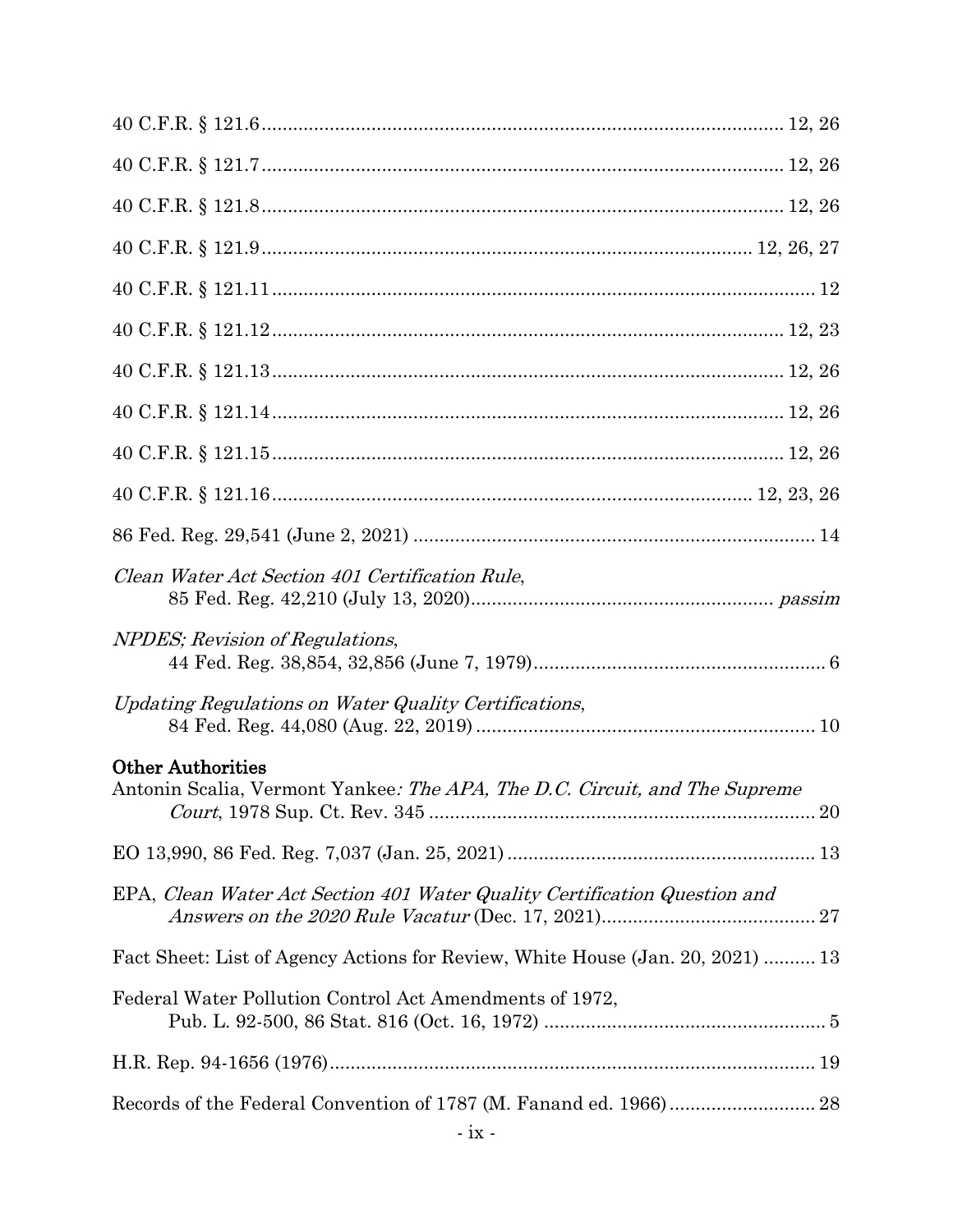| Water Quality Improvement Act of 1970, |  |
|----------------------------------------|--|
|                                        |  |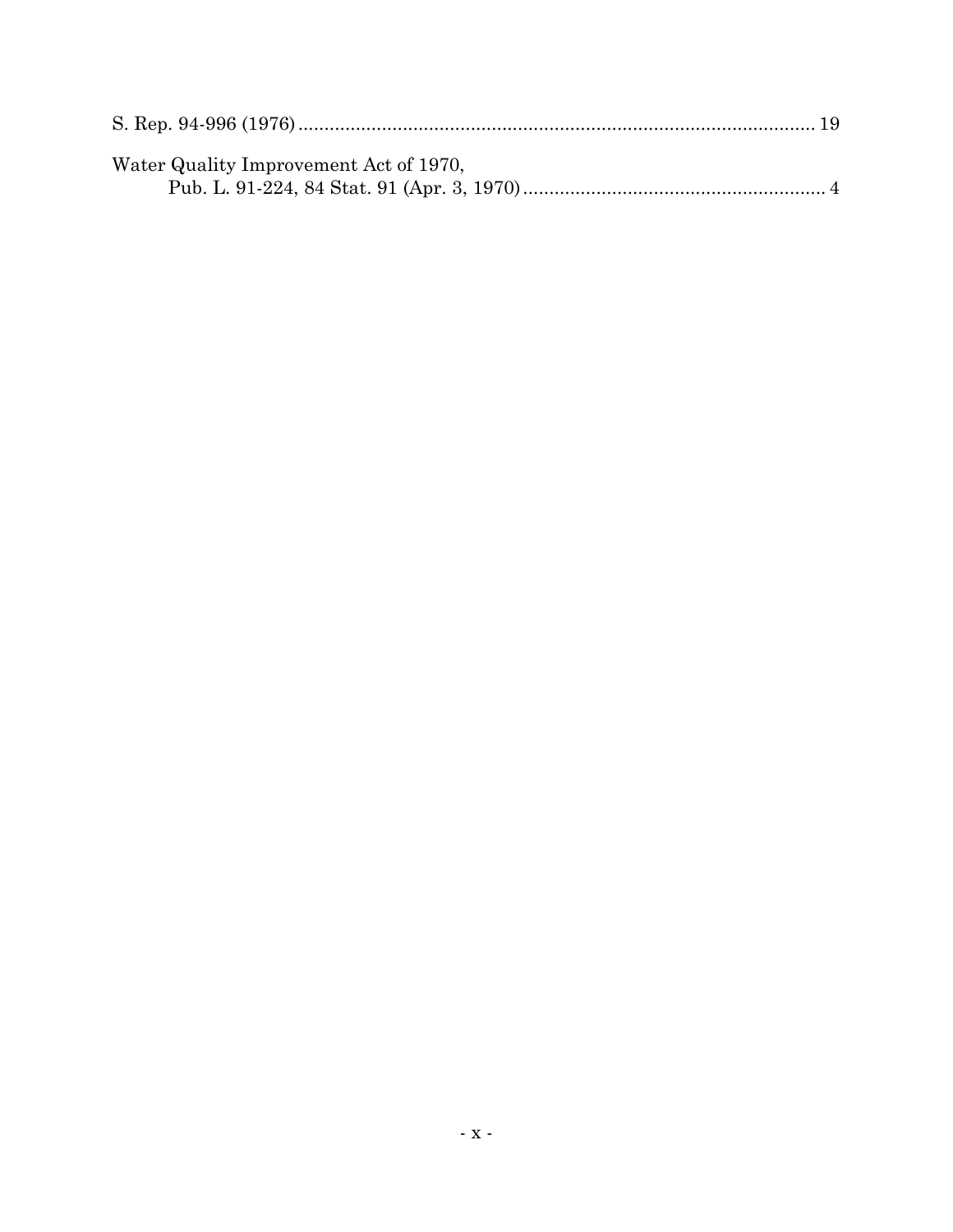## TO THE HONORABLE ELENA KAGAN, ASSOCIATE JUSTICE OF THE SUPREME COURT OF THE UNITED STATES AND CIRCUIT JUSTICE FOR THE NINTH CIRCUIT:

Can a single district court vacate a rule that an agency adopted through noticeand-comment rulemaking without first finding that the rule is unlawful? The answer is plainly "no"—the Administrative Procedure Act ("APA") only allows courts to "set aside" an agency action that is arbitrary, capricious, or contrary to law. But in the decision below, a district court vacated nationwide a landmark rule adopted by the prior Administration, without even engaging with the APA, and without bothering to discuss most of the Rule's provisions. While that decision is clearly wrong, absent stay relief from this Court, Applicants will not have any effective relief. By the time the Ninth Circuit decides this appeal on the merits, the new Administration likely will have completed its new rulemaking. In the meantime, the district court's decision will become an easy-to-replicate blueprint for a new Administration's premature elimination of rules adopted by the prior Administration, with the help of aligned plaintiffs and a single, sympathetic district court. Moreover, the new Administration can do so without having to acknowledge and justify the regulatory change.

The rule at issue here is the 2020 Clean Water Act ("CWA") Section 401 Certification Rule (the "Rule"), a landmark and complicated rule the prior Administration adopted after a lengthy notice-and-comment rulemaking process to address concerns raised by States and regulated parties, including Applicants. The Rule's opponents challenged it in cases filed in three federal district courts around the country. While those cases were pending, the nation elected a new President,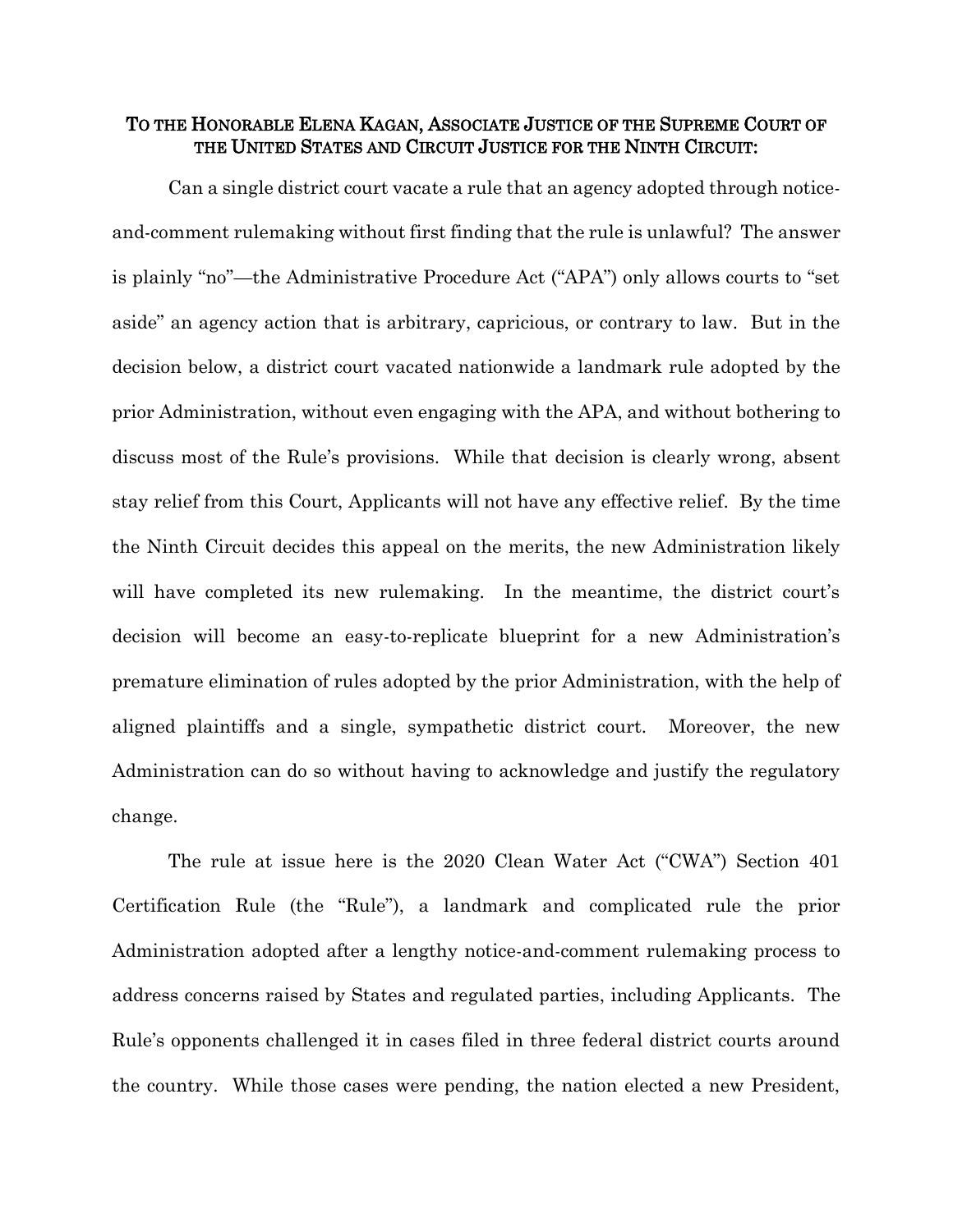who upon assuming office, ordered EPA to revisit the Rule. In June 2021, EPA initiated the administrative process to evaluate whether to repeal or revise the Rule. Because the potential changes could address challengers' arguments against the Rule, EPA asked the courts to remand it without vacatur.

Two of the district courts agreed to remand the Rule only, but the Northern District of California took an entirely different path. Even though the court had not found the Rule unlawful under the APA—indeed, it had not received a single merits brief or reviewed the administrative record—it took the extraordinary and unlawful step of vacating the Rule in its entirety and nationwide. The new Administration not-so-subtly welcomed the result. Relieved of the burden of changing the Rule through the administrative process, EPA did not appeal the district court's unlawful decision and sought actively to thwart Applicants' attempt to obtain a stay on appeal.

This Court is likely to grant certiorari in this case and Applicants will likely prevail on the merits, including through summary reversal. The district court did not even attempt to grapple with the APA's clear text, which permits courts to "set aside" agency actions only when such actions are "found" to be "arbitrary, capricious, an abuse of discretion, or otherwise not in accordance with law," "without observance of procedure required by law," or "in excess of statutory jurisdiction, authority, or limitations, or short of statutory right," 5 U.S.C. § 706(2), or this Court's holding that courts may "set aside" federal agencies' actions "only for substantial procedural or substantive reasons as mandated by statute, not simply because the court is unhappy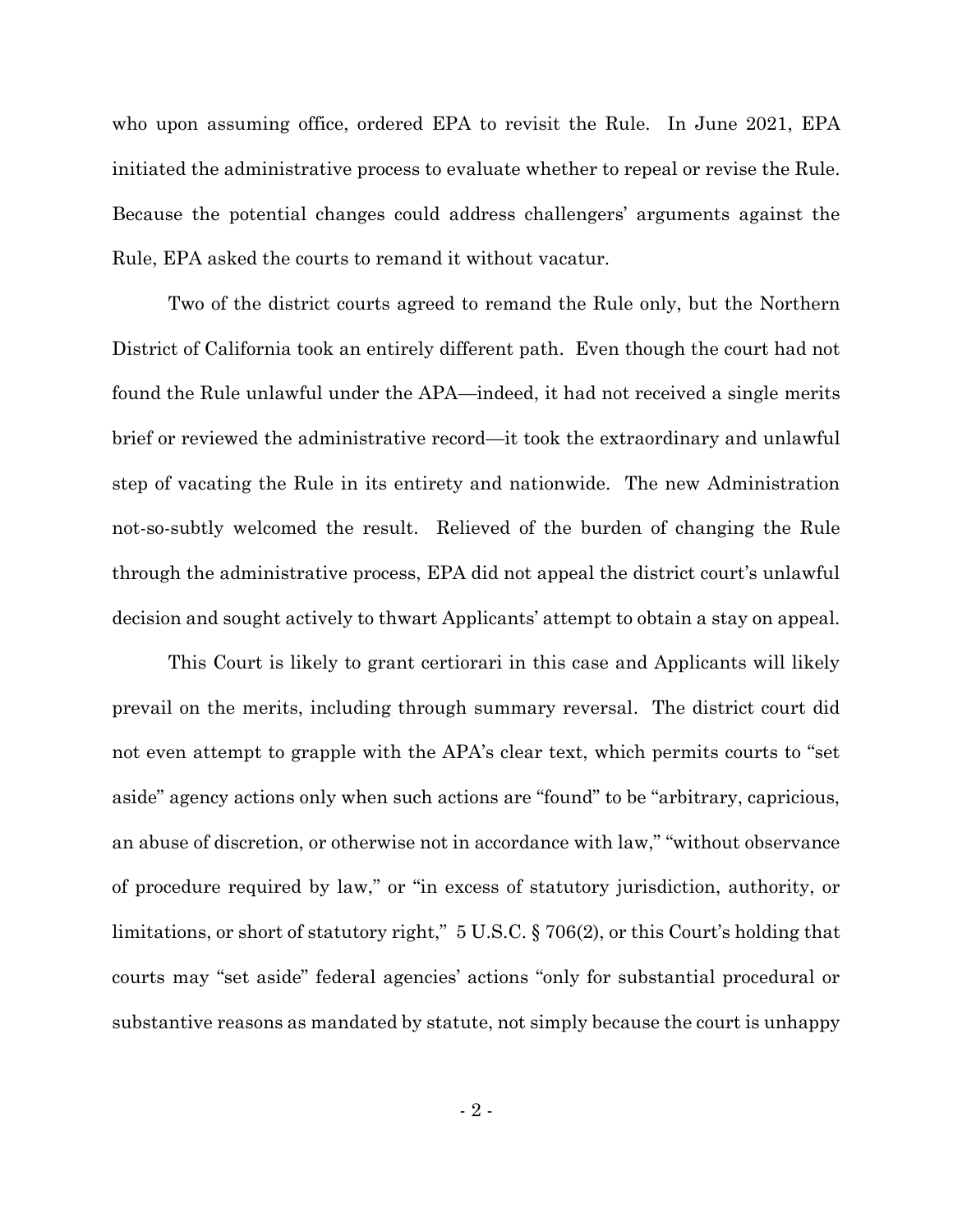with the result reached." Vt. Yankee Nuclear Power Corp. v. Nat. Res. Def. Council, Inc., 435 U.S. 519, 558 (1978) (citation omitted) (emphasis added).

Considerations of irreparable harms and the equities call out for a stay. Absent a stay, Applicants will suffer irreparable harm from the loss of the Rule's protections, which protections Applicants had successfully sought to stop certain States' abuses. Now, these States will return to their abusive practices, infringing upon Applicant States' sovereignty, while financially harming all Applicants. A stay will not impose harm on Plaintiffs, as they can always litigate the Rule's legality and cannot retain an ill-gotten vacatur of the Rule without having to do the work of proving any legal deficiency.

### OPINIONS BELOW

The district court's order remanding the Rule with vacatur is In re Clean Water Act Rulemaking, F.Supp.3d <sub>, 2021</sub> WL 4924844 (N.D. Cal. Oct. 21, 2021). The order of the district court denying a stay pending appeal is In re Clean Water Act Rulemaking, Nos. 3:20-cv-04636-WHA, 3:20-cv-04869-WHA, 3:20-cv-06137-WHA, 2021 WL 5792968 (N.D. Cal. Dec. 7, 2021). The order of the U.S. Court of Appeals for the Ninth Circuit denying a stay pending appeal is In re: Clean Water Act Rulemaking, Nos. 21-16958, 21-16960, 21-16961 (9th Cir. Feb. 24, 2022).

#### **JURISDICTION**

The district court entered its order vacating the Rule and remanding the rulemaking proceedings to EPA on October 21, 2021. App. 552–69. The district court entered judgment on November 17, 2021. App. 570. The district court denied

- 3 -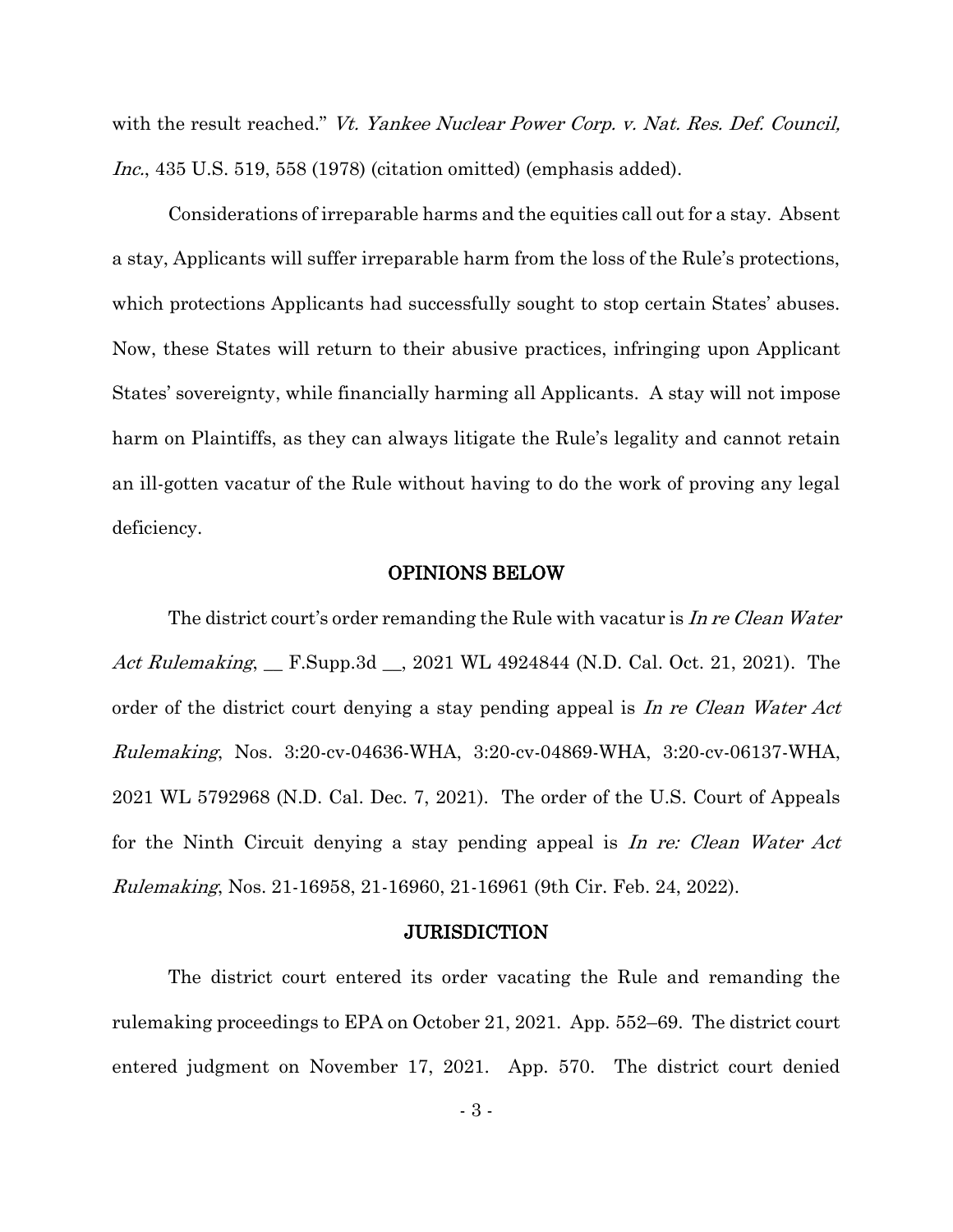Applicants' Motion For Stay Pending Appeal on December 7, 2021. App. 612–25. The Ninth Circuit denied Applicants' Motion For Stay Pending Appeal in an unsigned order on February 24, 2022. App. 799–802. This Court has jurisdiction under 28 U.S.C. § 1254(1) and has the authority to grant Applicants relief under the APA, 5 U.S.C. § 705, and the All Writs Act, 28 U.S.C. § 1651(a).

#### CONSTITUTIONAL AND STATUTORY PROVISIONS INVOLVED

The APA provides, in relevant part, that federal courts may "set aside" agency actions when such actions are "found" to be "arbitrary, capricious, an abuse of discretion, or otherwise not in accordance with law," "without observance of procedure required by law," or "in excess of statutory jurisdiction, authority, or limitations, or short of statutory right." 5 U.S.C. § 706(2). The APA further provides that before "making [those] determinations, the court shall review the whole record or those parts of it cited by a party." Id. The APA also expressly preserves all "other limitations on judicial review" and the "duty of the court[s] to . . . deny relief on any other appropriate legal or equitable ground." 5 U.S.C. § 702(1).

#### STATEMENT

#### A. The Clean Water Act

Since 1970, "[a]ny applicant for a Federal license or permit to conduct any activity . . . which may result in any discharge into the navigable waters . . . shall provide the licensing or permitting agency a certification from the State in which the discharge originates or will originate." Water Quality Improvement Act of 1970, Pub. L. 91-224, 84 Stat. 91, 108 (Apr. 3, 1970). In 1972, Congress enacted the Clean Water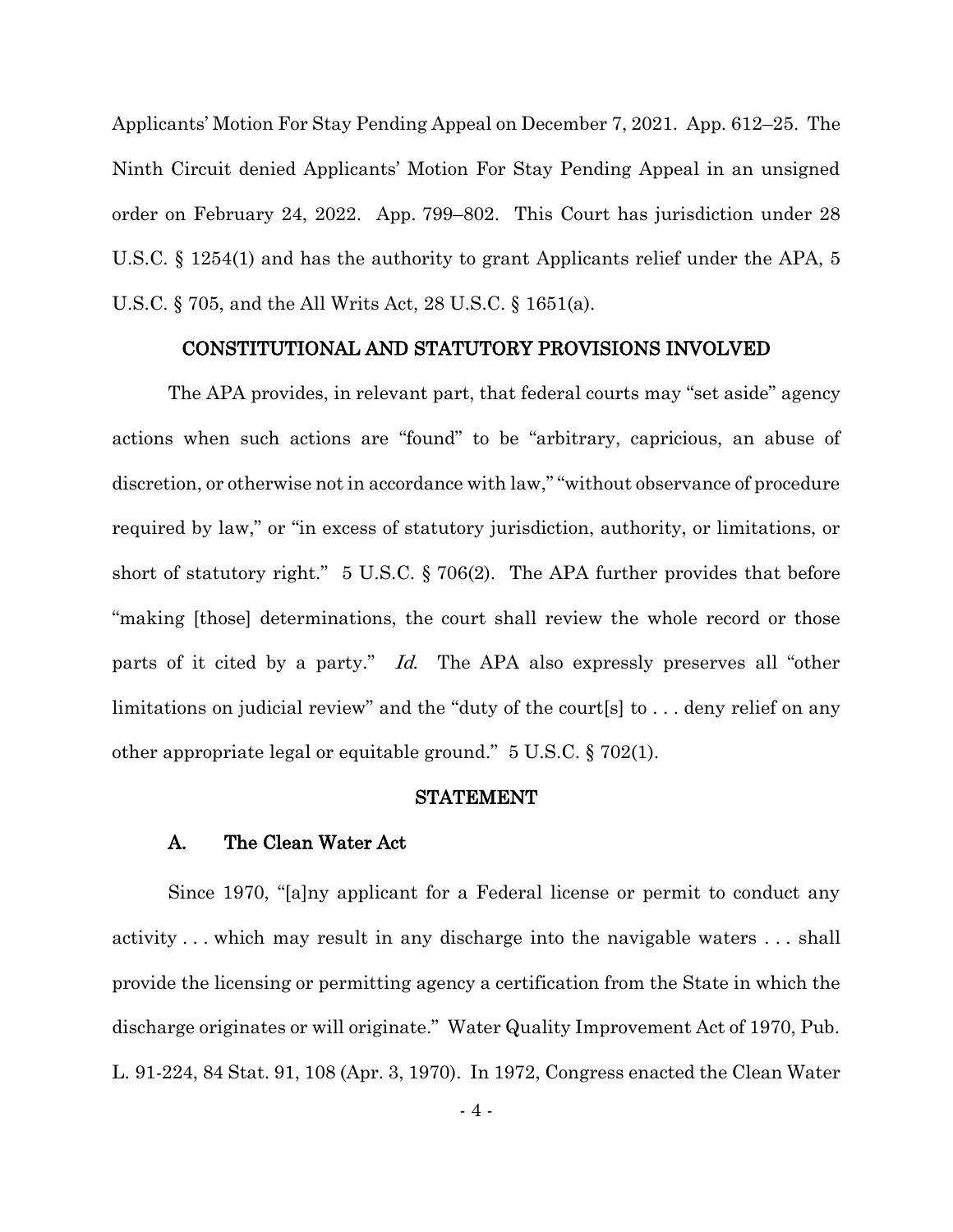Act ("CWA"), a "total restructuring" and "complete rewriting" of the nation's waterpollution control laws. City of Milwaukee v. Ill. & Mich., 451 U.S. 304, 317 (1981) (quoting legislative history); see also Federal Water Pollution Control Act Amendments of 1972, Pub. L. 92-500, 86 Stat. 816, 877 (Oct. 16, 1972) (codified at 33 U.S.C. § 1341). Of particular relevance here, Congress narrowed the certification requirement from "*activity* [that] will not violate applicable *water quality standards*," 84 Stat. at 108 (emphases added), to a certification only "that any such *discharge* will comply with the applicable provisions of section 301, 302, 306, and 307 of this Act," 86 Stat. at 877 (emphasis added). Congress also created a prominent role for States and Tribes in implementing this new program. 33 U.S.C. § 1251(b).

The CWA uses a "cooperative federalism" approach to achieve its aims, carving out complementary roles for federal agencies, on the one hand, and States and Tribes, on the other. See PUD No. 1 of Jefferson Cty. v. Wash. Dep't of Ecology, 511 U.S. 700, 704 (1994) ("PUD No. 1"). As relevant here, "[a]ny applicant for a Federal license or permit to conduct any activity . . . which may result in any discharge into the navigable waters, shall provide the licensing or permitting agency a certification from the State in which the discharge originates or will originate."  $33 \text{ U.S.C.}$  §  $1341(a)(1)$ . Such certification shall state "that any such discharge will comply with the applicable provisions of sections 1311, 1312, 1316, and 1317." Id. If the State "fails or refuses to act on a request for certification, within a reasonable period of time (which shall not exceed one year) after receipt of such request, the certification requirements of this subsection shall be waived." Id. Section 401 authority is powerful—when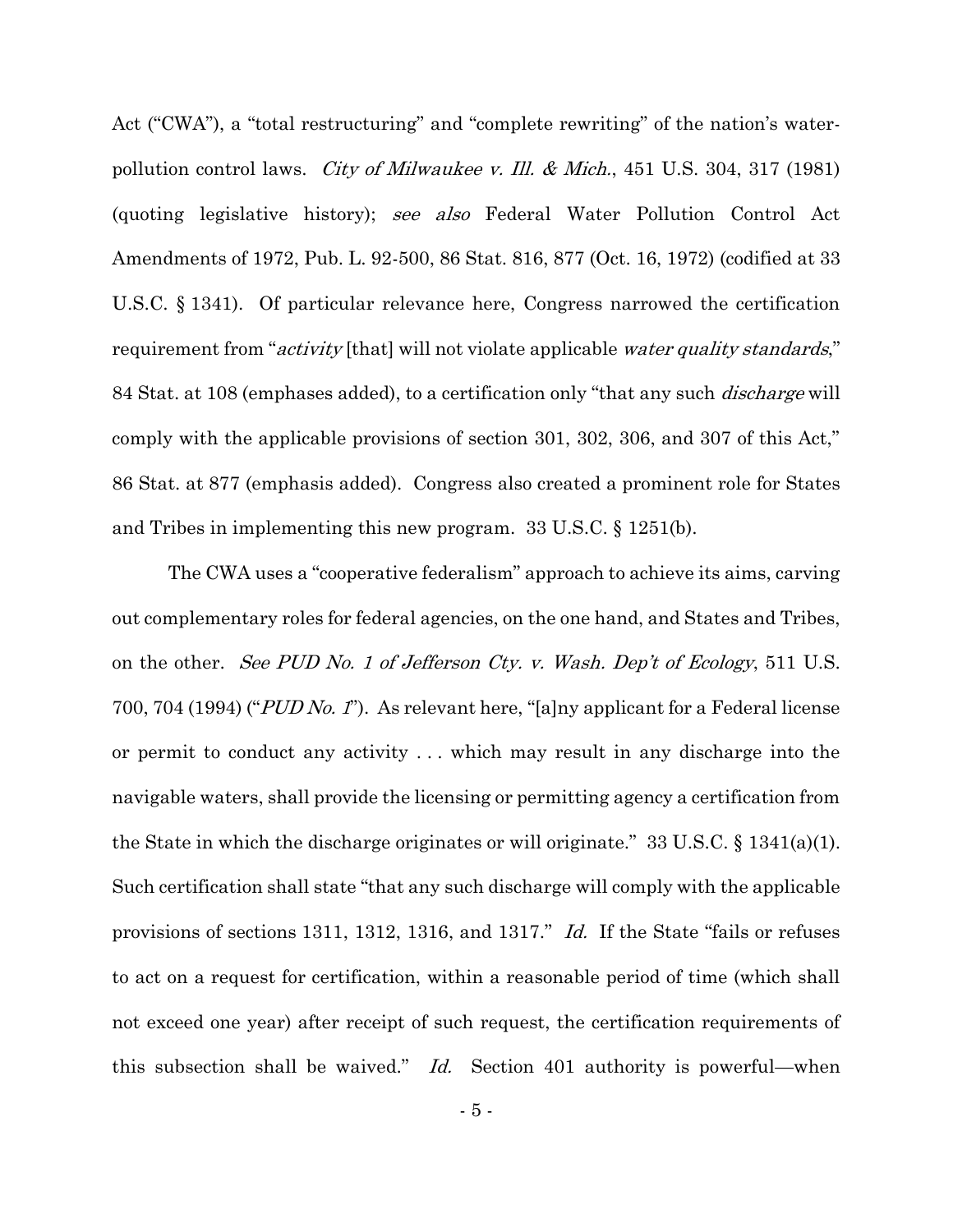triggered, state certification or waiver is an essential requirement for the federally licensed activity to proceed. *See Arkansas v. Oklahoma*, 503 U.S. 91, 103 (1992); *Int'l* Paper Co. v. Ouellette, 479 U.S. 481, 490 (1987). But to preserve the CWA's federalstate balance, that authority is limited, as Section 401 only authorizes States to address water quality, and only within reasonable time limits. See PUD No. 1, 511 U.S. at 712; *Int'l Paper Co.*, 479 U.S. at 490; 33 U.S.C. § 1341.

#### B. Certain States Abuse Their Section 401 Certification Authority

Despite the statutory change in 1972, EPA failed to revise its 1971 regulations governing the certification process until the regulation at issue here. As a result, for nearly fifty years, EPA's regulations remained incongruent with the new statutory language. *Cf. NPDES; Revision of Regulations*, 44 Fed. Reg. 38,854, 32,856 (June 7, 1979) (indicating the need for updated certification rules). Certain States began using the incongruity and ambiguities in EPA's prior regulations to veto projects based on non-water quality considerations, such as preferences regarding energy policy, which infringes on the federal government's exclusive authority.

A particularly egregious example is Washington State's treatment of the Millennium Bulk Terminals – Longview LLC project. In the course of a five-year review of the project, the State of Washington compiled an Environmental Impact Statement that expressly concluded that the terminal would not result in significant adverse effects on water quality, aquatic life, or designated uses; and that any potential water quality impacts could be fully mitigated. See App. 497–548. And yet, Washington denied the certification request based on concerns about capacity of the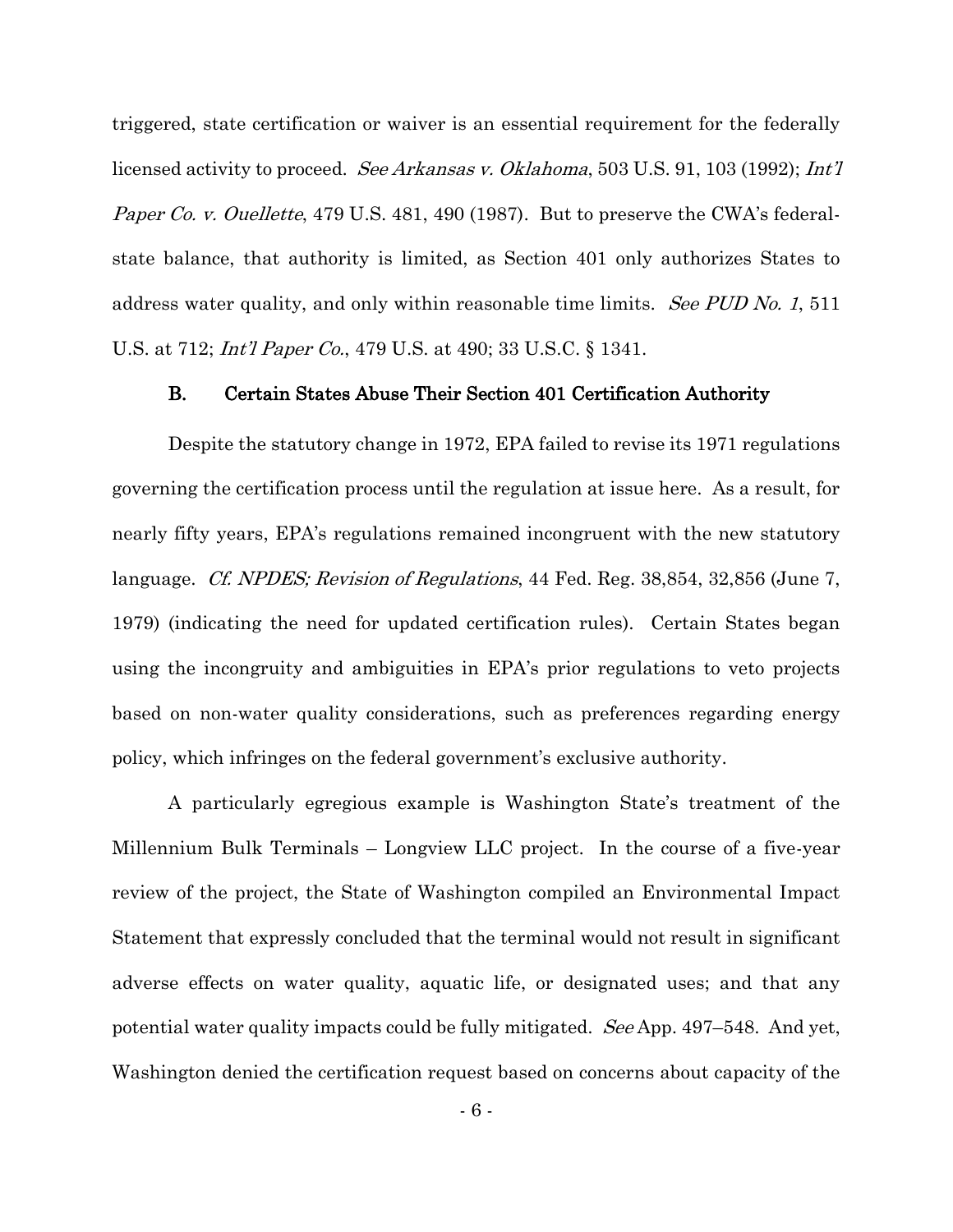interstate rail system, the impact of trains operating anywhere in that system, and impacts on the overall capacity of the Federal Columbia River Navigation Channel to accommodate additional vessels at state ports. App. 538–39.

Other examples abound in the administrative record. In December 2017, Virginia approved a water quality certification for the Atlantic Coast Pipeline, a \$5.1 billion pipeline project that would transport gas produced in the Marcellus Shale region to the Mid-Atlantic region of the United States. App. 110. Virginia then included conditions regulating activities in upland areas that may indirectly affect state waters beyond the scope of federal CWA jurisdiction and the project's direct discharges to navigable waters. *Id.* According to Virginia, "all proposed upland activities associated with the construction, operation, maintenance, and repair of the pipeline, any components thereof or appurtenances thereto, and related access roads and rights-of-way," are subject to the stringent conditions of the certification. Id. Another example took place in August 2020, when North Carolina denied water quality certification for Mountain Valley Pipeline Southgate, one of INGAA's members, for reasons outside of water quality. Id. North Carolina determined that the purpose of the project was "unachievable" due to the "uncertainty" of completing a different pipeline project even though FERC had determined that the public convenience and necessity required approval of the \$468 million, 75-mile natural gas pipeline project. Id.

States also exploited the regulatory ambiguity to extend the amount of time they have to act on a certification request, which can effectively kill a project. One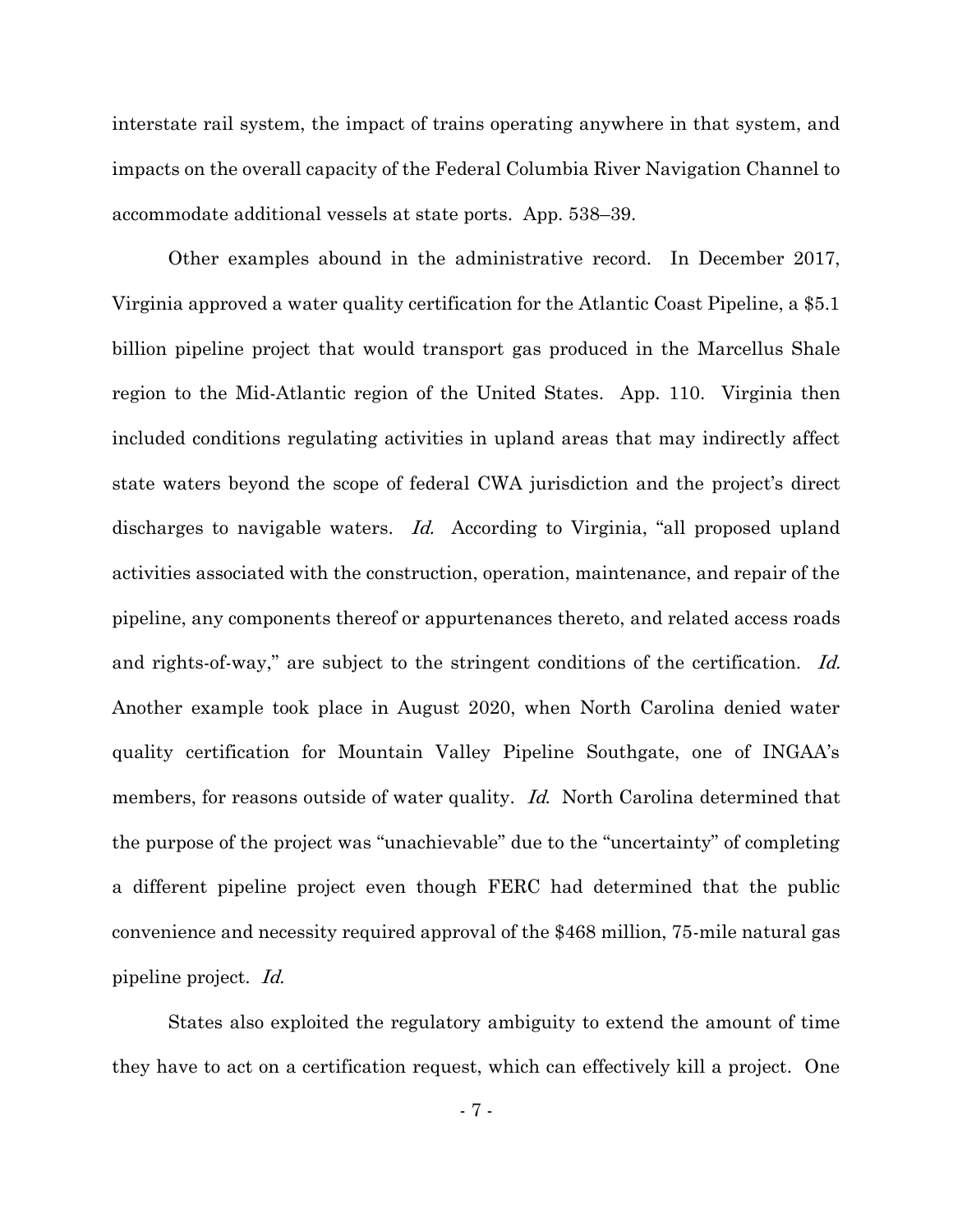example is the Constitution Pipeline, a \$683 million, 124-mile natural gas pipeline designed to connect natural gas production in Pennsylvania to demand in northeastern markets. App. 108–09. The New York State Department of Environmental Conservation ("NYSDEC") requested additional information and deemed the request complete in December 2014. Id. In April 2015, NYSDEC requested the API member withdraw and resubmit its request in order to restart the statutory period of time that NYSDEC had to act on the request. Id. In April 2016, nearly three years after the project's initial request for certification, NYSDEC denied water quality certification. Following litigation over NYSDEC's determination, the Federal Energy Regulatory Commission ("FERC") determined in August 2019 that NYSDEC had waived the Section 401 certification requirement. Id. Nevertheless, after years of delay, the project's sponsor halted investment in the pipeline and cancelled the project in February 2020. Id.

The Millennium Pipeline Company faced a similar roadblock when it submitted a certification request to NYSDEC for the Millennium Valley Lateral project, a 7.8-mile pipeline connecting a natural gas mainline to a new natural gasfueled combined cycle electric generation facility in New York. App. 109. Nearly two years after the project's initial request for certification, NYSDEC denied certification on the grounds that FERC's environmental review of the project lacked an adequate analysis of the potential downstream greenhouse gas emissions, not water quality concerns. Id. In September 2017, FERC concluded that NYSDEC's twenty-onemonth delay constituted waiver of the certification requirement, and the Second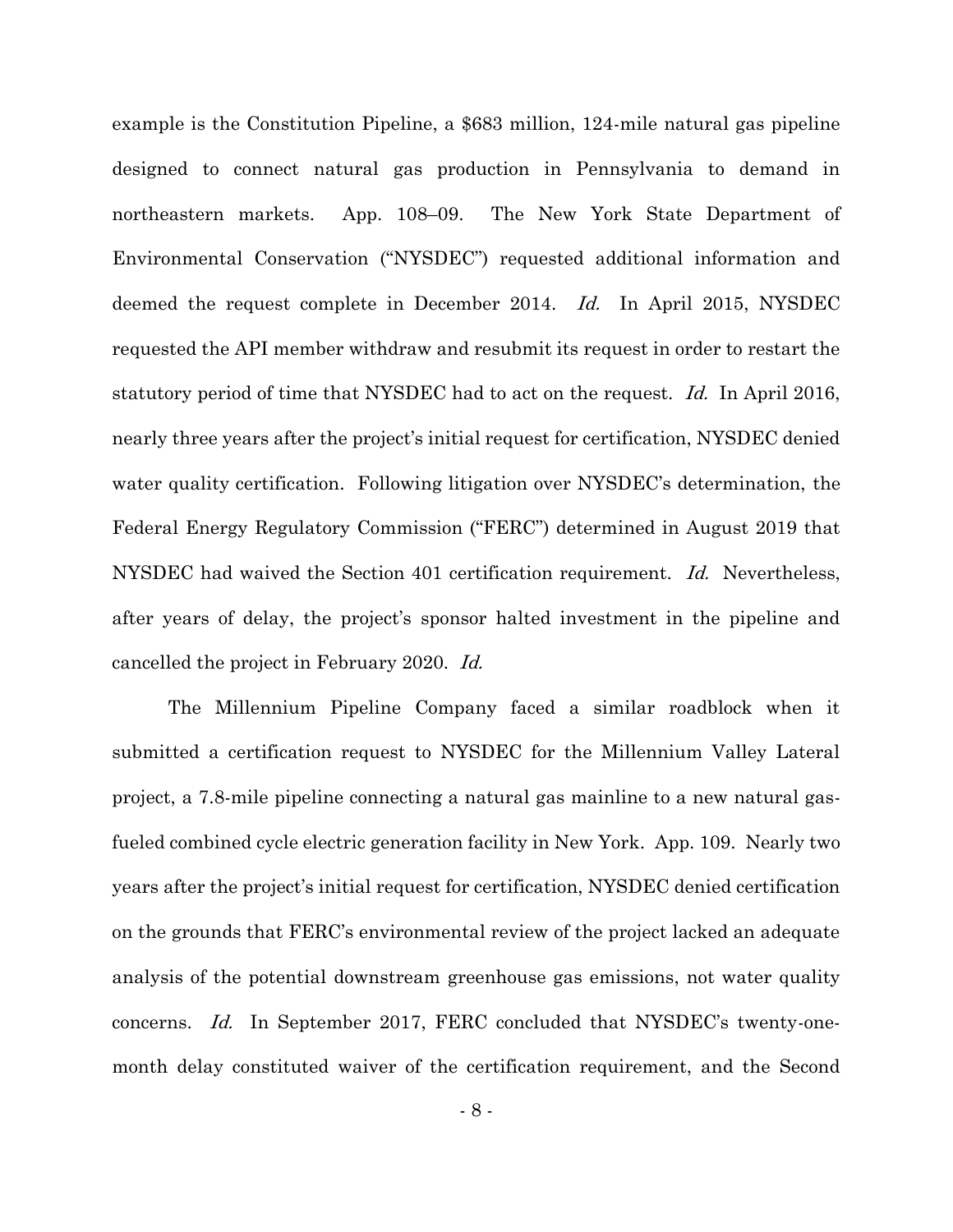Circuit agreed. See N.Y. State Dep't of Env't Conservation v. FERC, 884 F.3d 450 (2d Cir. 2018); App. 109.

A number of courts have recognized that allowing States to delay the start of the period of review violates the CWA's plain text. The Second Circuit concluded that the CWA creates a "bright-line rule" that the "receipt" of a Section 401 request is the beginning of the State's one-year period for review. N.Y State Dep't of  $Env't$ Conservation, 884 F.3d at 455. As the D.C. Circuit explained, "the purpose of the waiver provision is to prevent a State from indefinitely delaying a federal licensing proceeding by failing to issue a timely water quality certification under Section 401." Alcoa Power Generating Inc. v. FERC, 643 F.3d 963, 972 (D.C. Cir. 2011). The D.C. Circuit thereafter invalidated the process of withdrawing and refiling the same Section 401 request in order to restart the review period. Hoopa Valley Tribe v. FERC, 913 F.3d 1099, 1104 (D.C. Cir. 2019).

#### C. EPA Adopts The Section 401 Certification Rule

Pointing to these abuses, a coalition of States led by Louisiana petitioned for an update to the 1971 regulations to conform them to the 1972 CWA amendments, and to provide clarity and transparency. EPA agreed and decided to undertake a rulemaking to update and replace parts of the existing regulations.

The APA "establishes the procedures federal administrative agencies [must] use," outlining the entire "process of 'formulating, amending, or repealing a rule.'" Perez v. Mortg. Bankers Ass'n, 575 U.S. 92, 95 (2015); 5 U.S.C. § 551(5). First, the rulemaking agency is required to "issue a '[g]eneral notice of proposed rule making,'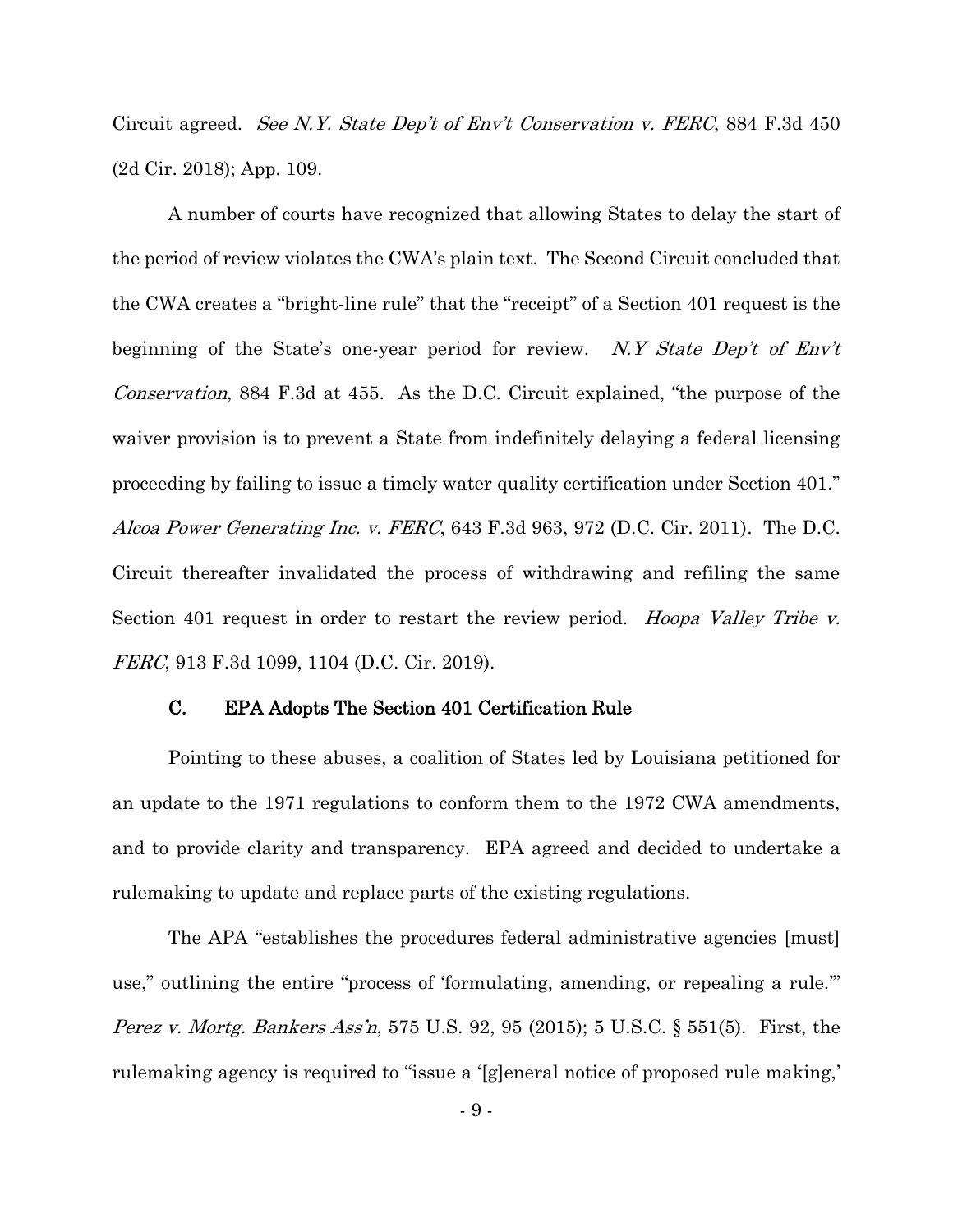ordinarily by publication in the Federal Register." Perez, 575 U.S. at 95; 5 U.S.C. § 553(b). Then, "if notice [is] required, the agency must give interested persons an opportunity to participate in the rule making through submission of written data, views, or arguments" and "must consider and respond to significant comments received during the period for public comment." Perez, 575 U.S. at 96 (citations omitted); 5 U.S.C. § 553(c). Finally, when the agency promulgates a final rule, it must "include in the rule's text 'a concise general statement of [its] basis and purpose.'" Perez, 575 U.S. at 96; 5 U.S.C. § 553(c). Because "rule making" includes the "repeal" of any existing rule, id., agencies must comply with the same notice-and-comment rulemaking procedures to rescind or replace an extant rule. 5 U.S.C. § 551(5); *Motor* Vehicle Mfrs. Ass'n v. State Farm Mut. Auto. Ins. Co., 463 U.S. 29, 57 (1983) (agencies must supply a "reasoned analysis" to change course from prior rule).

Following these APA processes, on August 22, 2019, EPA published a proposed rule to update and replace the 1971 regulations. *Updating Regulations on Water* Quality Certifications, 84 Fed. Reg. 44,080 (Aug. 22, 2019). A 60-day public comment period followed, wherein "EPA reviewed and considered more than 125,000 comments on the proposed rule from a broad spectrum of interested parties," summarizing "the most salient" comments and responses in the Federal Register and making available a separate, complete response-to-comments document "available in the docket for the final rule at Docket ID No. EPA-HQ-OW-2019-0405." Clean Water Act Section 401 Certification Rule, 85 Fed. Reg. 42,210, 42,213 (July 13, 2020).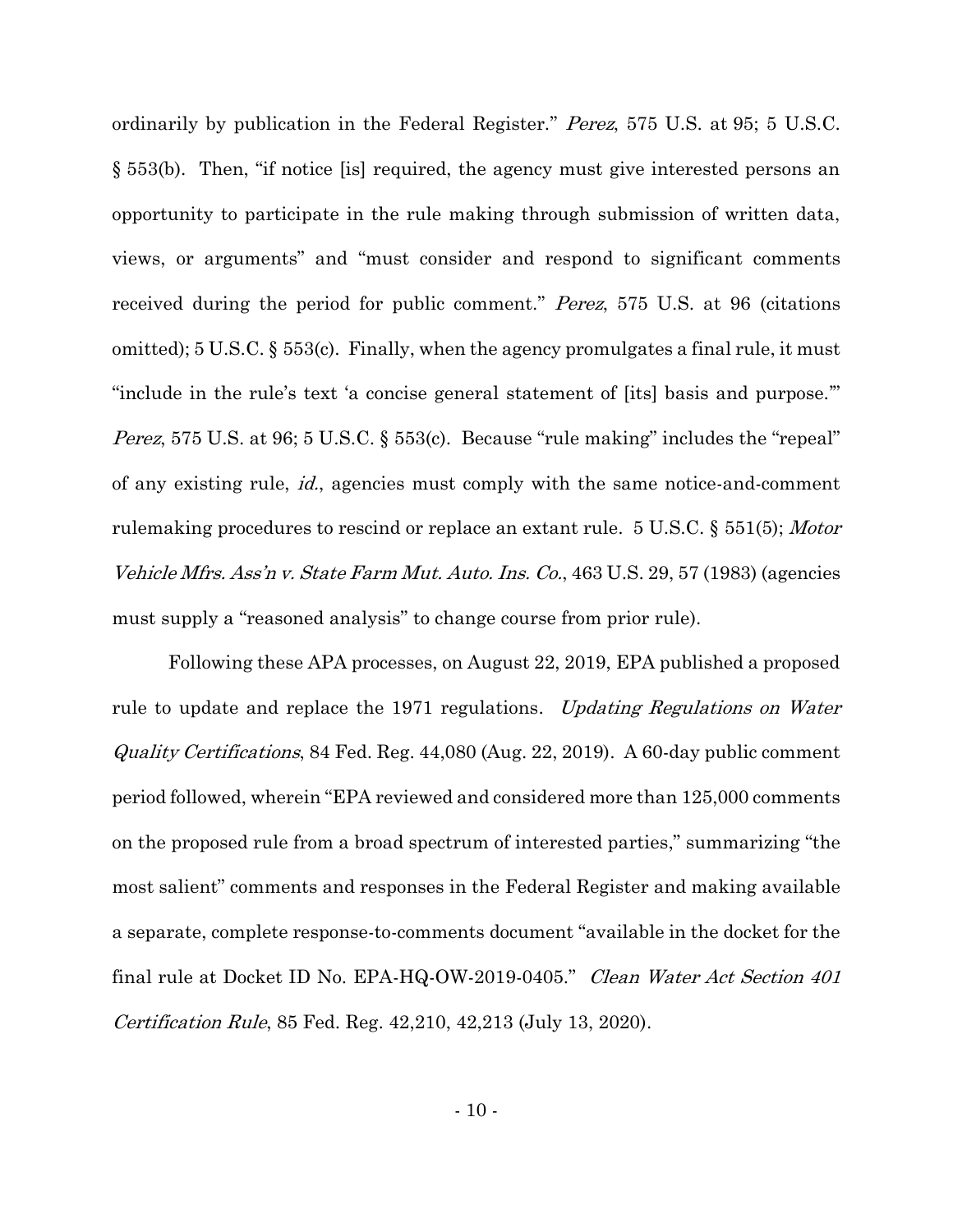EPA then published the Rule at issue here. Id. The Rule explained that "[t]he Agency's longstanding failure to update its regulations created the confusion and regulatory uncertainty that were ultimately the cause of th[e] controversial section 401 certification actions" that underlay Louisiana's petition. Id. at 42,227. In particular, and among other noted abuses, EPA cited the D.C. and Second Circuit decisions discussed above as recognizing that allowing States to continue to extend their review beyond one year is contrary to the CWA. Id.

The Rule fixes many of the problems, ambiguities, and loopholes that allowed States to abuse their Section 401 certification authority for decades. The Rule begins by defining fourteen key terms, most of which are not defined in the CWA. 40 C.F.R. § 121.1; see also 85 Fed. Reg. at 42,237 (describing the need for definitional clarity achieved through EPA's rulemaking process). It then reaffirms EPA's longstanding interpretation of when CWA Section 401 requires a water quality certification. 40 C.F.R. § 121.2; 85 Fed. Reg. at 42,237 ("Section 121.2 of the final rule is consistent with the Agency's longstanding interpretation and is not intended to alter the scope of applicability established in the CWA."). It also sets out the permissible scope of certification, as developed through the rulemaking process. 40 C.F.R. § 121.3.

The Rule provides a procedure to ensure meaningful coordination between project proponents and State and Tribal certifying authorities before the certification process even begins. 40 C.F.R. § 121.4 (pre-filing meeting request). The Rule also lays out a uniform procedure for establishing the reasonable time period for States and Tribes to act on a certification request, clear rules for when that period begins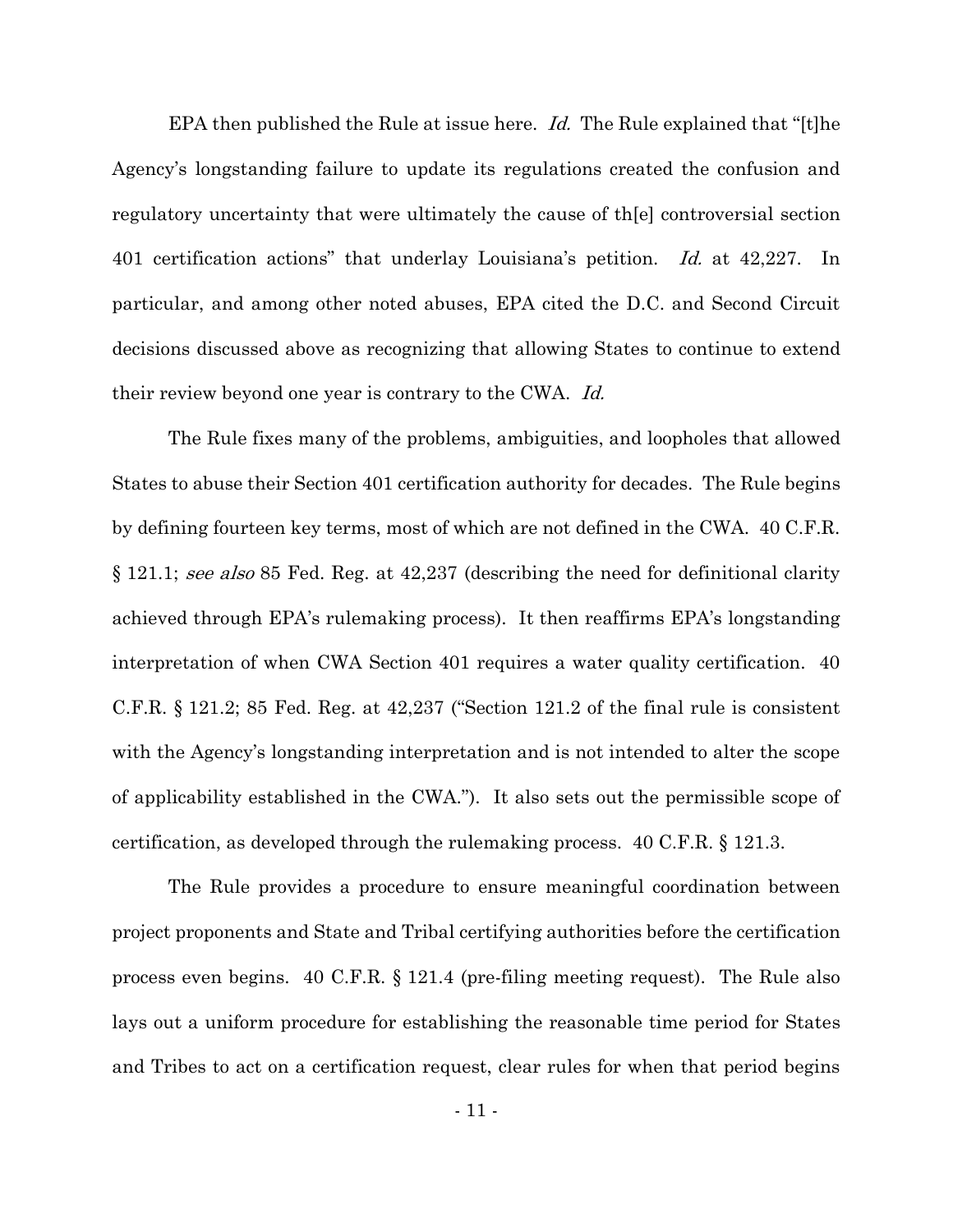and ends, and a procedure for communicating to all parties when the period begins and ends, 40 C.F.R. §§ 121.5–9, specifically codifying recent circuit decisions interpreting the CWA's one-year period for acting on a certification request, see, e.g., Hoopa Valley Tribe, 913 F.3d at 1099. The Rule requires an action on a certification request, whether it is a grant, grant with conditions, or a denial of certification, to be in writing and to contain certain information that explains the State's or Tribe's action. 40 C.F.R. § 121.7; 85 Fed. Reg. at 42,256 (explaining that such requirements are intended to promote the development of comprehensive administrative records for certification actions and to increase transparency). It describes the effect of certain actions and explains how waiver of the certification requirement can occur proactively or by operation of law. 40 C.F.R. §§ 121.8–9. It also provides a procedure for neighboring jurisdictions to participate in the certification process, 40 C.F.R. § 121.12; describes how certification conditions are to be enforced, 40 C.F.R. § 121.11; and describes EPA's role as a certifying authority and advisor, 40 C.F.R. §§ 121.13– 16.

## D. The District Court Vacates The Section 401 Rule Without Adjudicating Whether The Rule Is Lawful Under The APA

In July and August of 2020, a number of groups filed lawsuits in three district courts across the country alleging that the Rule was unlawful. A coalition of environmental groups led by the South Carolina Coastal Conservation League filed their complaint in the U.S. District Court for the District of South Carolina. S.C. Coastal Conservation League v. Wheeler, No. 2:20-cv-03062 (D.S.C. filed Aug. 26,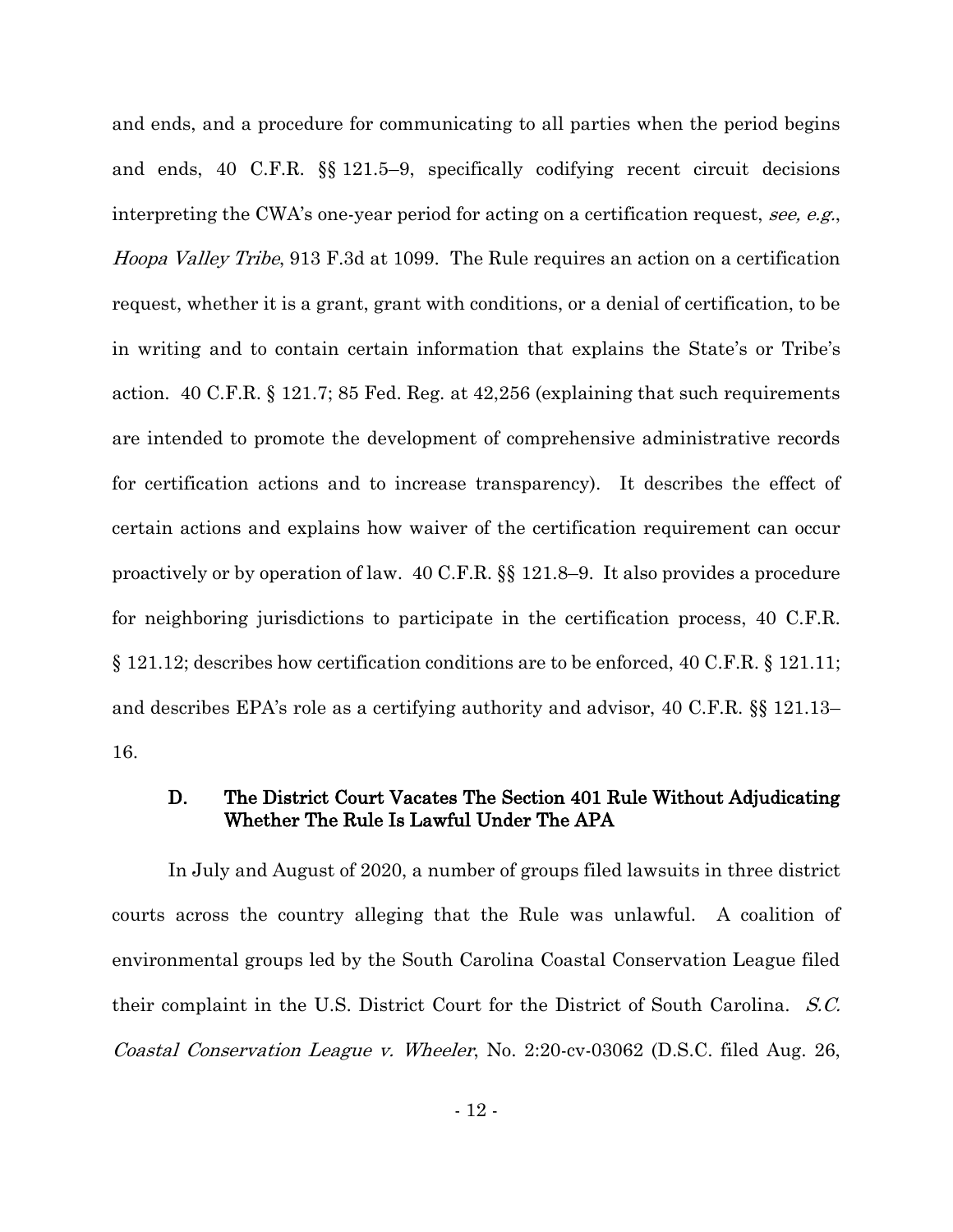2020). The Delaware Riverkeeper Network filed in the U.S. District Court for the Eastern District of Pennsylvania. Del. Riverkeeper Network v. U.S. EPA, No. 2:20 cv-03412 (E.D. Pa. filed July 13, 2020). The cases below were filed by three groups in the U.S. District Court for the Northern District of California: a group of environmental organizations, twenty States and the District of Columbia, and conservation associations and Indian Tribes. App. 116–147, 165–223. Applicants here—American Petroleum Institute, Interstate Natural Gas Association of America, National Hydropower Association, and the States of Louisiana, Wyoming, Arkansas, Mississippi, Missouri, Montana, Texas, and West Virginia ("State Applicants") intervened to defend the Rule. App. 1–95, 115, 626–666.

In January 2021, President Biden directed agencies to "take action to address the promulgation of Federal regulations and other actions during the last 4 years that conflict with" his Administration's objectives, EO 13,990, 86 Fed. Reg. 7,037 (Jan. 25, 2021), including the Rule.2 EPA then announced its intention to reconsider the Rule, 86 Fed. Reg. 29,541 (June 2, 2021), and moved for remand without vacatur in all three of the pending challenges, App. 226–43; ECF No. 67, Del. Riverkeeper Network v. U.S. EPA, No. 2:20-cv-3412 (E.D. Pa. July 1, 2021); ECF No. 67, S.C. Coastal Conservation League v. Wheeler, No. 2:20-cv-03062 (D.S.C. Aug. 2, 2021). The district courts in the District of South Carolina and Eastern District of Pennsylvania

<sup>2</sup> Fact Sheet: List of Agency Actions for Review, White House (Jan. 20, 2021), https://www.whitehouse.gove/briefing-room/statements-releases/2021/01/20/factsheet-listofagency-actions-for-review/.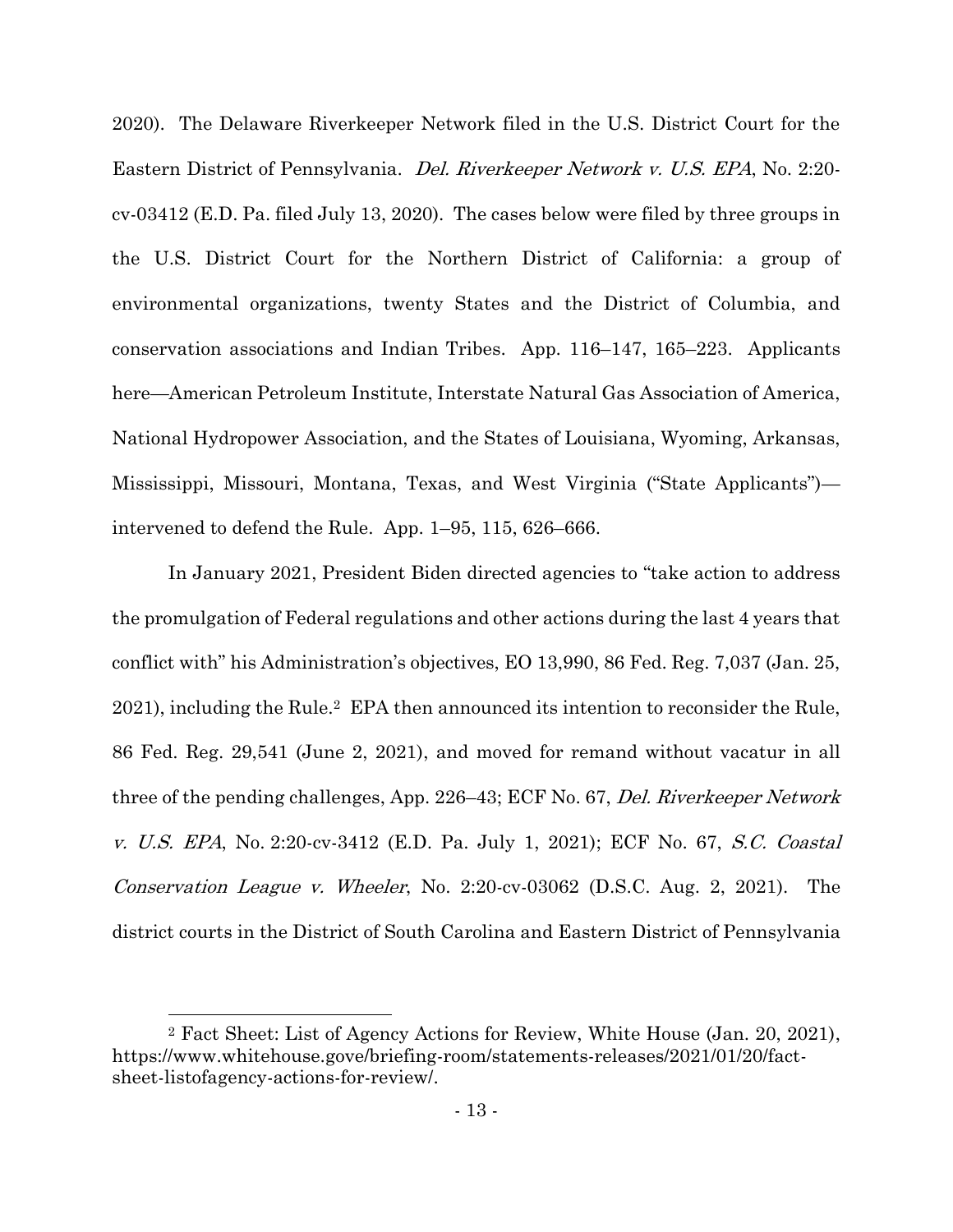granted EPA's motions, remanding the Rule to EPA without vacatur. Del. Riverkeeper Network v. U.S. EPA, No. 2:20-cv-3412, 2021 WL 3476173, at \*1 (E.D. Pa. Aug. 6, 2021); ECF No. 69, S.C. Coastal Conservation League v. Wheeler, No. 2:20-cv-03062 (D.S.C. Aug. 2, 2021).

The Northern District of California, in the case at issue in this Application, took a decidedly different approach. In response to EPA's motion for remand without vacatur, Plaintiffs argued that the district court should remand to EPA while vacating the Rule in the interim. App. 244–98, 424–50. EPA nominally opposed these vacatur requests but only meekly, App. 450–60, leaving Applicants here as the only parties that submitted full-throated oppositions to vacating the rule, App. 473– 96.

On October 21, 2021, the district court vacated the Rule, App. 552–69, and entered final judgment, App. 570—without ever receiving (let alone reviewing) the administrative record, without receiving (let alone considering) merits briefing on the Rule's legality, and without making a decision of whether the Rule is actually unlawful under the APA. The court reasoned that it had authority to take this step because nothing in the APA "expressly preclude[d]" it from issuing the equitable remedy of vacatur "without a decision on the merits." App. 559. Instead of making any determination that the Rule is "unlawful" or "arbitrary, capricious, an abuse of discretion, or otherwise not in accordance with law" under the APA, 5 U.S.C. § 706(2), the court relied on a prior district court decision, see Ctr. for Native Ecosystems v. Salazar, 795 F. Supp. 2d 1236, 1241–42 (D. Colo. 2011), inapposite Ninth Circuit cases,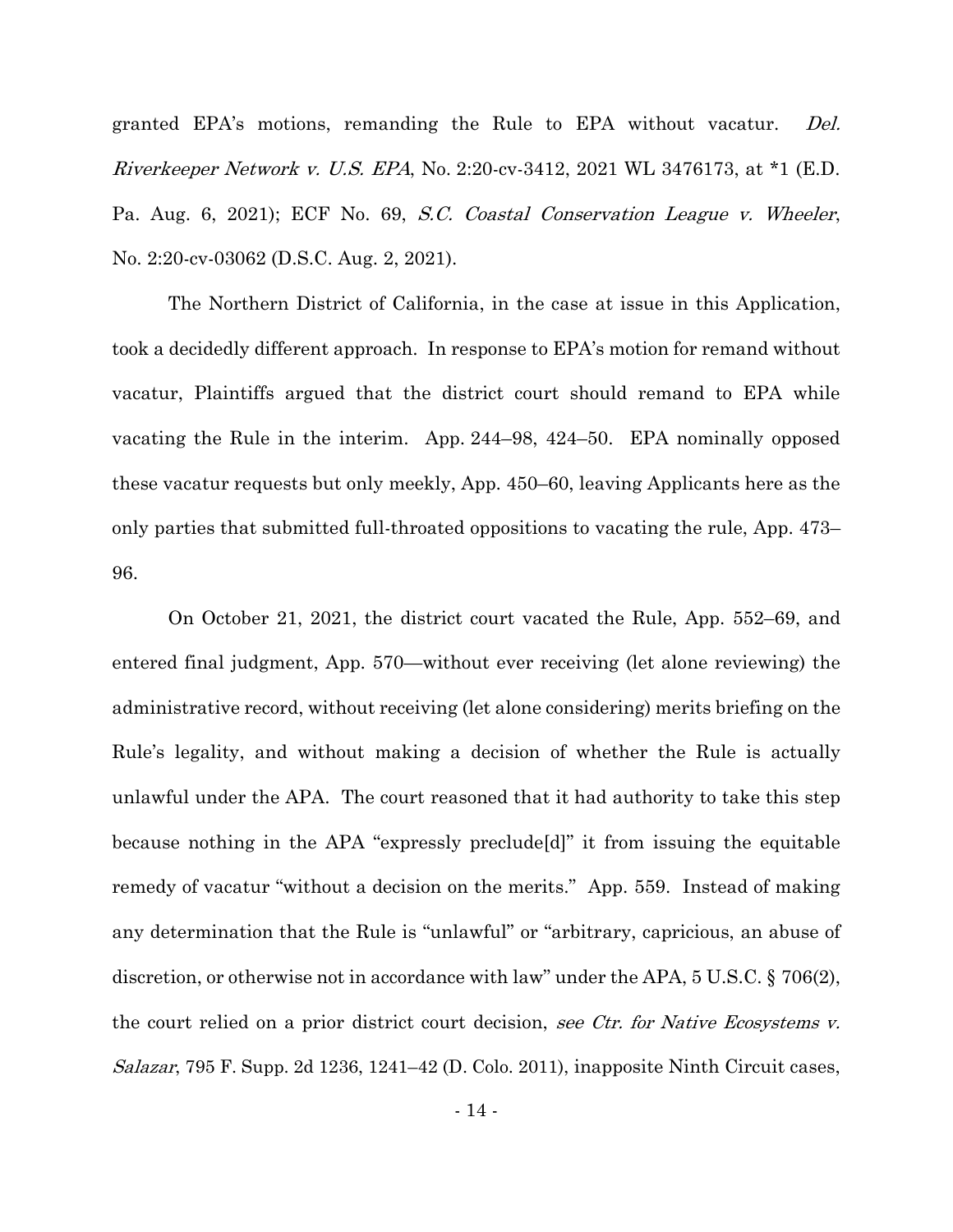Pollinator Stewardship Council v. EPA, 806 F.3d 520, 532 (9th Cir. 2015); Cal. Cmtys. Against Toxics v. EPA (CCAT), 688 F.3d 989, 992 (9th Cir. 2012), and principles of equity to conclude it could vacate the Rule nationwide, App. 558–60.

The district court then improperly applied the two-step test for "considering vacatur of agency actions found to be erroneous," that the D.C. Circuit had announced in Allied-Signal, Inc. v. U.S. Nuclear Regulatory Commission, 988 F.3d 146 (D.C. Cir. 1993). App. 559–60. The district court concluded that although EPA did "not admit fault," one aspect of the Rule was "antithetical" to PUD No. 1, 511 U.S. 700, and noted that the court "harbor[ed] significant doubts" about other aspects, without specifying which ones it was concerned about, App. 564–65. The court also reasoned that because the Rule "has only been in effect for thirteen months," and "has been under attack since before day one," there was no justifiable reliance on the Rule. App. 566. Applicants moved in the district court for a stay pending appeal, App. 571–611, which the district court denied on December 7, 2021, App. 612–25.

## E. The Ninth Circuit Denies Applicants' Motion For A Stay, After EPA Opposes Both Their Appeal And Any Stay

Applicants thereafter appealed and moved for a stay pending appeal from the Ninth Circuit. App. 667–756. On appeal, EPA opposed Applicants' attempts to stay the district court's unlawful vacatur decision, and even sought to have Applicants' appeal dismissed on entirely meritless grounds. App. 757–98. On February 24, 2022, the Ninth Circuit denied Applicants' stay request for failure to show a likelihood of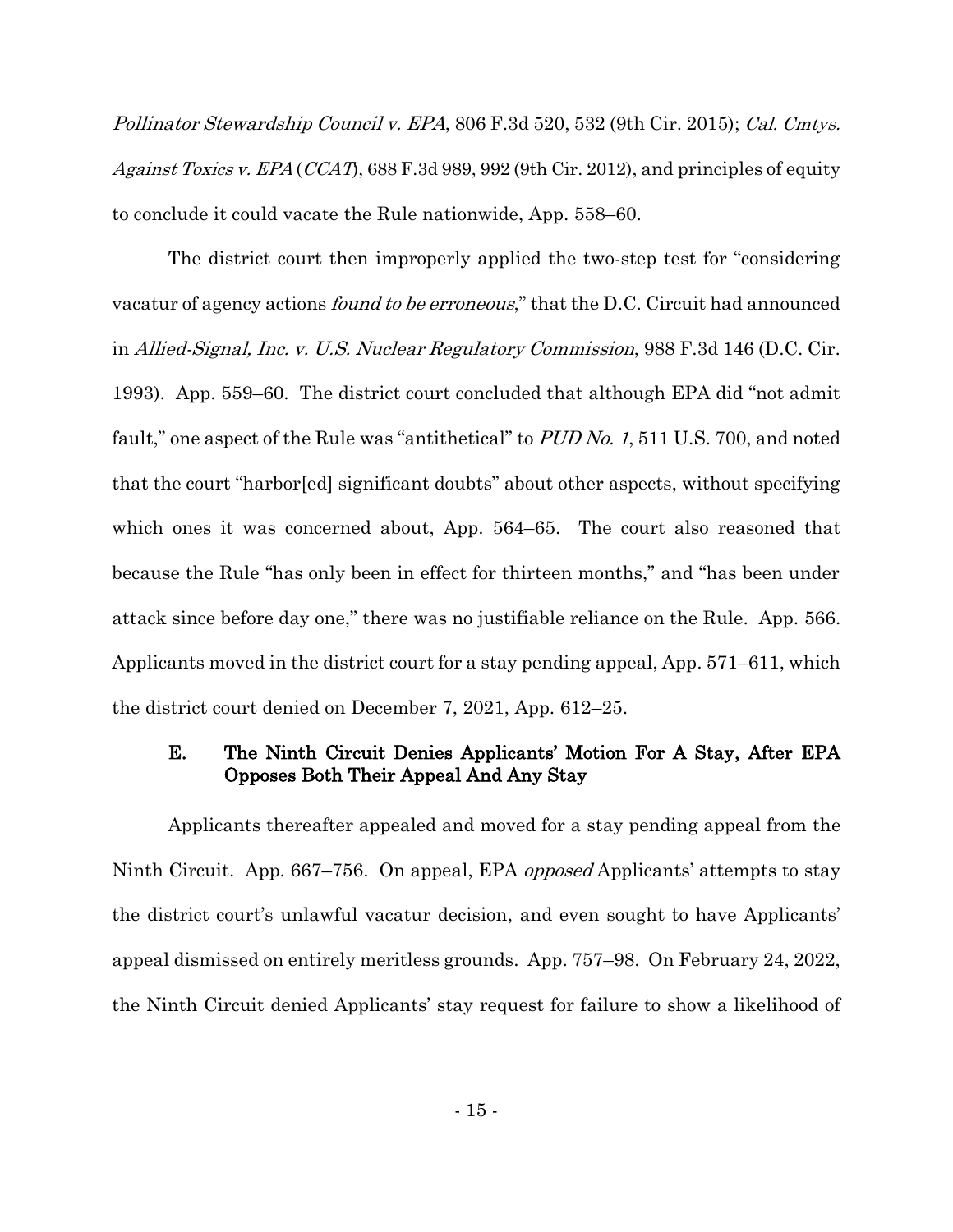irreparable harm but permitted Respondents to renew their arguments in favor of dismissal before the merits panel. App. 799–802.

#### REASONS FOR GRANTING THE APPLICATION

This Court may grant a stay of a district court's order, including in a case still pending before the court of appeals, if there is "(1) a reasonable probability that four Justices will consider the issue sufficiently meritorious to grant certiorari; (2) a fair prospect that a majority of the Court will vote to reverse the judgment below; and (3) a likelihood that irreparable harm will result from the denial of a stay." Hollingsworth v. Perry, 558 U.S. 183, 190 (2010) (per curiam); Anderson v. Loertscher, 137 S. Ct. 2328 (2017); San Diegans for Mt. Soledad Nat'l War Mem'l v. Paulson, 548 U.S. 1301, 1302 (2006) (Kennedy, J., in chambers); see also Nken v. Holder, 556 U.S. 418, 427–29 (2009); West Virginia v. EPA, 577 U.S. 1126 (2016); Applicants have plainly satisfied these standards here.

#### I. This Court Should Issue A Stay Pending Appeal

Given the district court's clear disregard for the APA's statutory limitations on its authority and this Court's caselaw as to those limits, as well as the nationwide importance of the core issue in this case—whether rules adopted by a prior Administration using notice-and-comment can be judicially repealed without any decision that the rules are actually unlawful—this Court is likely to grant review in this case and reverse the district court's decision.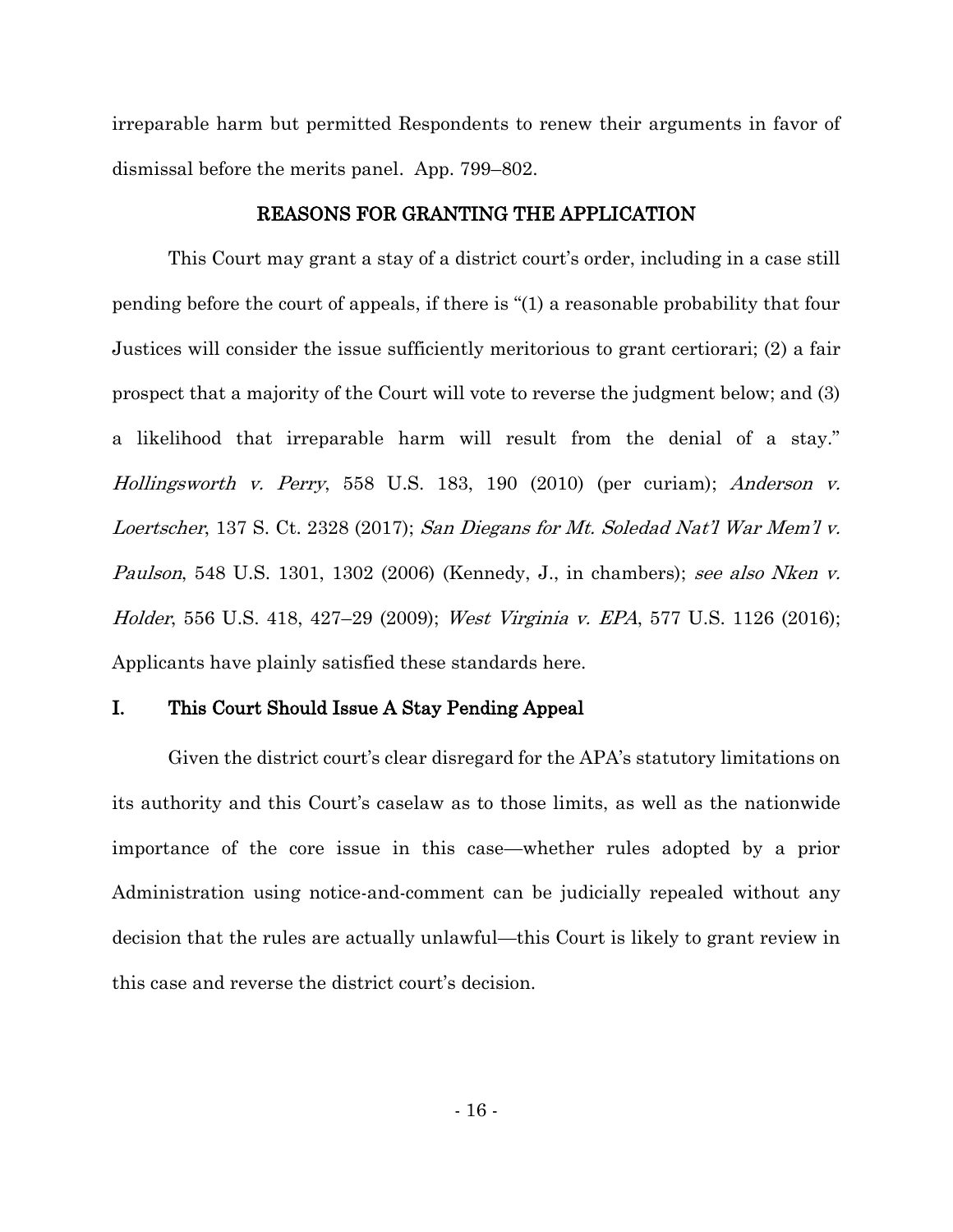## A. This Court Is Likely To Grant Review, And Reverse, On The Question Of Whether The APA Authorizes A Court To Vacate An Agency-Issued Rule Without The Court Deciding Whether The Rule Actually Satisfies The APA's Conditions For Vacatur

1. Federal courts may "set aside" federal agencies' actions "only for substantial procedural or substantive reasons as mandated by statute, not simply because the court is unhappy with the result reached." *Vt. Yankee*, 435 U.S. at 558 (citation omitted). Judicial authority is limited in this manner by the doctrine of sovereign immunity, which provides that "[t]he United States cannot be [sued] in their courts without their consent, and in granting such consent Congress has an absolute discretion to specify the cases and contingencies in which the liability of the government is submitted to the courts for judicial determination." Schillinger v. United States, 155 U.S. 163, 166 (1894). In reviewing agency action, federal courts must be mindful not to go "[b]eyond the letter of" congressional consent to such judicial review, "no matter how beneficial [courts] may deem, or in fact might be, their possession of a larger jurisdiction over the liabilities of the government."  $Id$  at 166.

The APA vests federal courts with authority to "set aside" agency actions in specific, statutorily defined circumstances. 5 U.S.C. § 706(2). Courts may only vacate agency actions when, as relevant here, those actions are "found" to be "arbitrary, capricious, an abuse of discretion, or otherwise not in accordance with law," "without observance of procedure required by," or "in excess of statutory jurisdiction, authority, or limitations, or short of statutory right." Id.; Citizens to Preserve Overton Park, Inc. v. Volpe, 401 U.S. 402, 416 (1971), abrogated on other grounds by Califano v.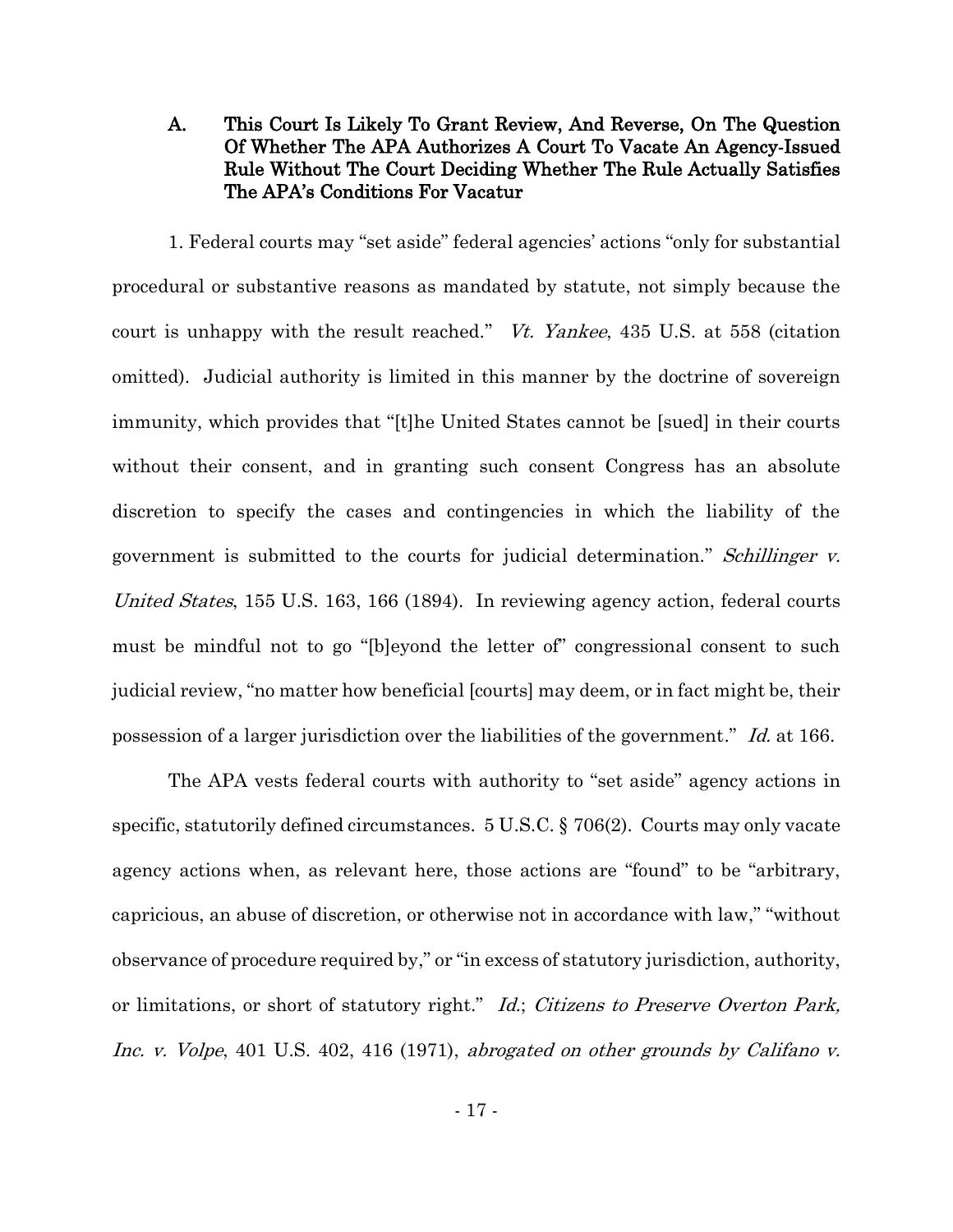Sanders, 430 U.S. 99 (1977). Prior to making a finding of noncompliance with the APA's preconditions to "set aside" an agency action, 5 U.S.C. § 706(2), a reviewing court may only "to the extent necessary to prevent irreparable injury, . . . issue all necessary and appropriate process to *postpone* the effective date of an agency action or to *preserve status or rights* pending conclusion of the review proceedings." 5 U.S.C. § 705 (emphases added); see generally Sampson v. Murray, 415 U.S. 61, 69 (1974). Congress further provided that before making any of "the foregoing determinations, the court shall review the whole record or those parts of it cited by a party." 5 U.S.C. § 706(2); Volpe, 401 U.S. at 419–20.

The APA does not grant to federal courts roving, unbounded authority to vacate or set aside federal government rulemaking as those courts conclude equity supports. Instead, when Congress waived sovereign immunity in the APA, it expressly preserved all "other limitations on judicial review" and the "duty of the court[s] to . . . deny relief on any other appropriate legal or equitable ground." 5 U.S.C. § 702(1); Darby v. Cisneros, 509 U.S. 137, 153 (1993) ("The elimination of the defense of sovereign immunity [in § 702] did not affect any other limitation on judicial review that would otherwise apply under the APA."). Importantly, the ultimate remedy for an APA violation—vacatur of agency action—cannot be awarded until after the parties' rights are adjudicated on the merits. See Brown v. Gen. Servs. Admin., 425 U.S. 820, 833 (1976) ("It would require the suspension of disbelief to ascribe to Congress the design to allow its careful and thorough remedial scheme to be circumvented by artful pleading."); Franklin v. Gwinnett Cnty. Pub. Schools, 503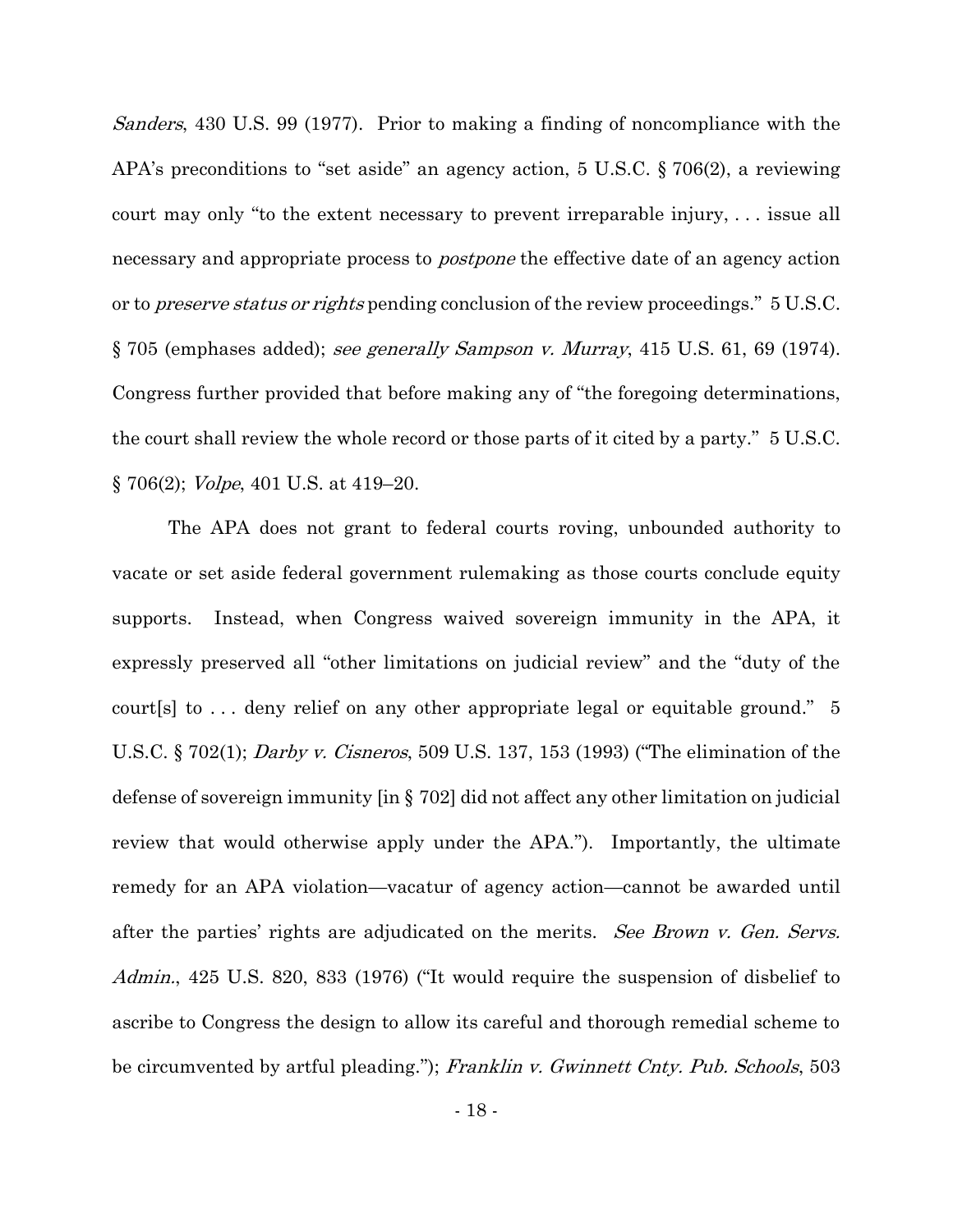U.S. 60, 74 (1992) ("Federal courts cannot reach out to award remedies when the Constitution or laws of the United States do not support a cause of action."); see also H.R. Rep. 94-1656 (1976) at 12 (non-exclusive list of grounds for denying relief "[un]affected or change[d]" by  $\S$  702); S. Rep. 94-996 (1976) at 11 (same). Thus, absent a rule being administratively repealed or judicially set aside in strict accordance with the APA, it "remains in force . . . and indeed the United States as the sovereign composed of the three branches is bound to respect and to enforce it." United States v. Nixon, 418 U.S. 683, 696 (1974).

Under these bedrock principles, a court has the authority to vacate a rule that an agency adopts through notice-and-comment rulemaking only if it finds "substantial procedural or substantive reasons [for doing so] as mandated by statute." Vt. Yankee, 435 U.S. at 558 (citation omitted). "The APA establishes the procedures federal administrative agencies [must] use for 'rule making,' defined as the process of 'formulating, amending, or repealing a rule.'" Perez, 575 U.S. at 95; 5 U.S.C. § 551(5); see also NLRB v. Wyman-Gordon Co., 394 U.S. 759, 764 (1969) ("There is no warrant in law for the Board to replace the [APA] statutory scheme with a rulemaking procedure of its own invention."). "Section 4 of the APA, 5 U.S.C. § 553, prescribes a three-step procedure for [the] so-called 'notice-and-comment rulemaking." *Perez*, 575 U.S. at 95–96 *(i.e., notice, a public comment period, and a* concise general statement of the rule's basis and purpose); see supra pp. 9–10. Any contrary view would permit agencies to wipe away rules of a prior Administration, supplanting Congress's carefully laid plan for the repeal of regulations, based only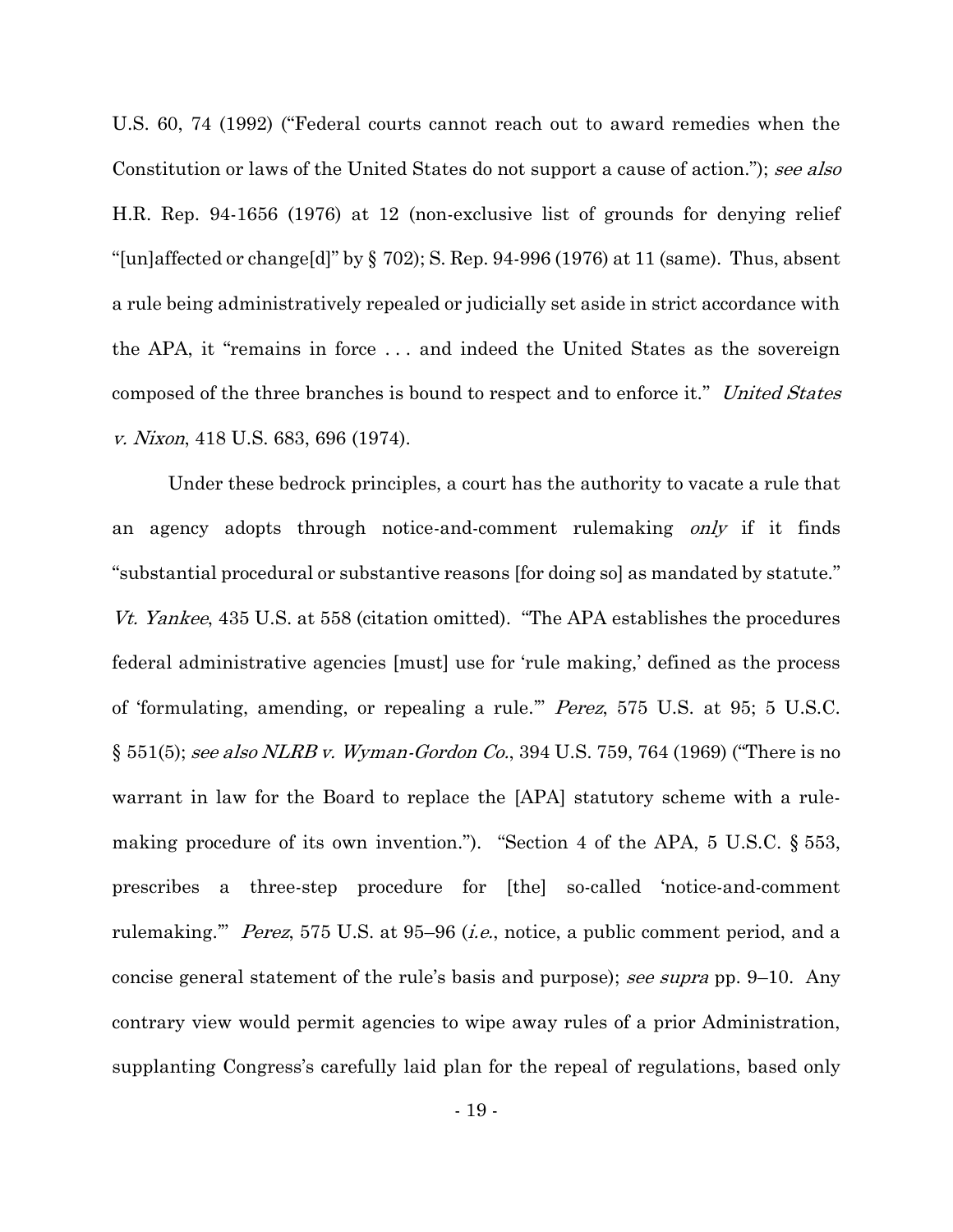upon policy preferences and not "constitutional prescriptions or [otherwise] rooted in the language of the APA itself." Antonin Scalia, Vermont Yankee: The APA, The D.C. Circuit, and The Supreme Court, 1978 Sup. Ct. Rev. 345, 363.

2. The district court's decision below to vacate the Rule exceeds its statutory authority. The court purported to vacate an agency rule that is subject to the APA, without complying with any of the requirements for doing so under the APA.

As an initial matter, EPA adopted the Rule through notice-and-comment rulemaking, which makes it subject to repeal only in accordance with the APA. See supra pp. 9–10; 5 U.S.C. § 706(2). In August 2019, EPA published notice of a proposal to update the existing regulations on CWA water quality certifications to, among other things, finally bring them in line with the 1972 CWA amendments. 84 Fed. Reg. 44,080. EPA then considered and responded to numerous public comments on the proposal. 85 Fed. Reg. at 42,213. In July 2020, EPA promulgated the Rule in the Federal Register, after which time it went into legal effect in September 2020. Id. at 42,210. Neither EPA nor any court stayed the effectiveness of the Rule. 5 U.S.C. § 705. As a result, until and unless the Rule is either repealed by EPA through noticeand-comment rulemaking or set aside by a court in accordance with the APA, it "remains in force . . . and indeed the United States as the sovereign composed of the three branches is bound to respect and to enforce it." Nixon, 418 U.S. at 696.

Yet, the district court committed legal error by purporting to "set aside" the Rule *without* observance of the APA process required of courts to do so. The court did not have before it the whole record of the agency action, which EPA was still in the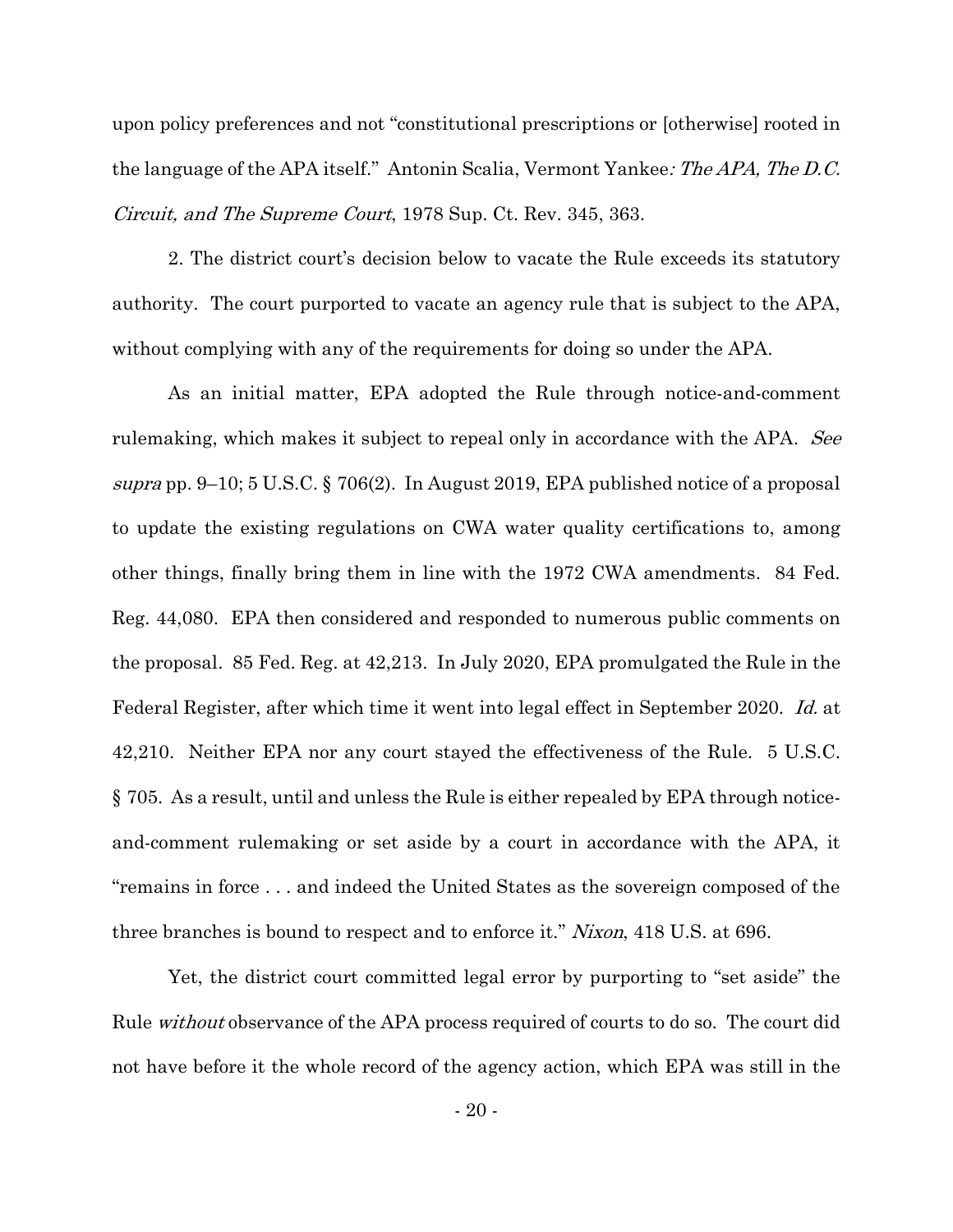process of completing when the court stayed all deadlines pending EPA's potential reconsideration of the Rule, App. 224,–25, or even only the relevant parts of it, as required by the APA, 5 U.S.C. § 706(2). The court also only had before it limited papers filed by the parties, none of which actually discussed the substantive merits of the Rule and merely addressed the *Allied-Signal* factors for vacatur, App. 226–472. Indeed, the court did not even permit or consider merits briefing on the legality of each aspect of the Rule and had before it, at most, only limited briefing on one aspect—the so-called "scope of certification" provision, App. 562–64—and a list of "potential revisions EPA is *considering*" to the Rule, App. 565 (emphasis added).

The court did not purport to reach the merits of the plaintiffs' challenges or find that every aspect of this complicated Rule—or even any aspect of the Rule—was actually "arbitrary, capricious, an abuse of discretion, or otherwise not in accordance with law," after a "review [of] the whole record," further underscoring the illegality of the court's actions. 5 U.S.C. § 706(2). Having found for itself the power to vacate agency action outside of the APA's exclusive judicial processes, the district court purported to rely on the D.C. Circuit's *Allied-Signal* test for remand without vacatur, see 988 F.2d 146, but that test only applies to vacate rules already determined to be legally "flawed" under the APA, CCAT, 688 F.3d at 992; 5 U.S.C. § 706(2). Although Plaintiffs presented an obviously insufficient record and argument as to the first Allied-Signal factor, focusing only on a fraction of the Rule's provisions based on litigation statements by EPA, App. 289–90, 433–39; see Bowen v. Georgetown Univ. Hosp., 488 U.S. 204, 212–13 (1988); Volpe, 401 U.S. at 419, the district court focused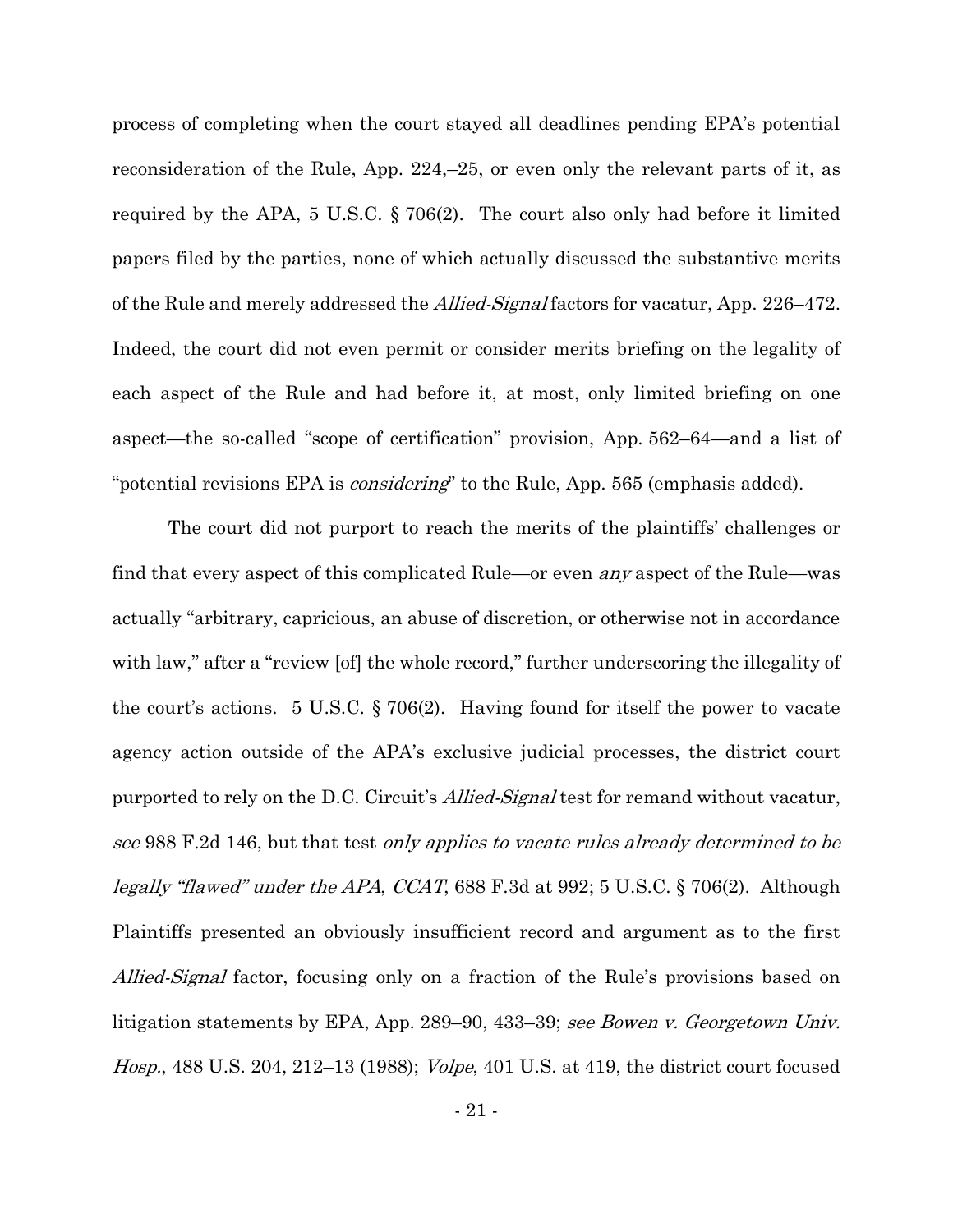on the Rule's scope-of-certification provision as "antithetical" to this Court's decision in PUD No. 1. App. 564 (emphasis omitted). The court scolded EPA for "depart[ing] from what the Supreme Court dubbed the most reasonable interpretation of the statute," *id.*, but itself ignored that this Court held only that EPA's then-applicable construction of Section 401 was "a reasonable interpretation," PUD No. <sup>1</sup>, 511 U.S. at 712; see also Nat'l Cable & Telecomms. Ass'n v. Brand X Internet Servs., 545 U.S. 967, 981 (2005); Rust v. Sullivan, 500 U.S. 173, 186 (1991).

The district court's decision is all the more indefensible because the court nullified the Rule without any authority under the APA, while running roughshod over *multiple* provisions of the Rule that the district court never even discussed, and without even attempting to conduct a severability analysis. *Regan v. Time, Inc.*, 468 U.S. 641, 652 (1984); 5 U.S.C. §§ 706, 551(13). For example, the plaintiffs did not submit any briefing on the Rule's definition of fourteen key terms under the CWA, most of which are undefined in the statute. 40 C.F.R. § 121.1. Nor did they discuss in their briefing the Rule's establishment of a pre-filing meeting request process by which project proponents and State and Tribal certifying authorities can meaningfully coordinate before a certification application is even filed, *id.* § 121.4, or the Rule's procedure for neighboring jurisdictions to participate in the certification process once commenced. Id.  $\S$  121.12. Moreover, many of the Rule's changes merely codify what federal courts have held the CWA unambiguously requires since EPA's promulgation of the 1971 regulations, like that the one-year review period commences when an agency receives a request for water quality certification. Id.  $\S$  121.16; see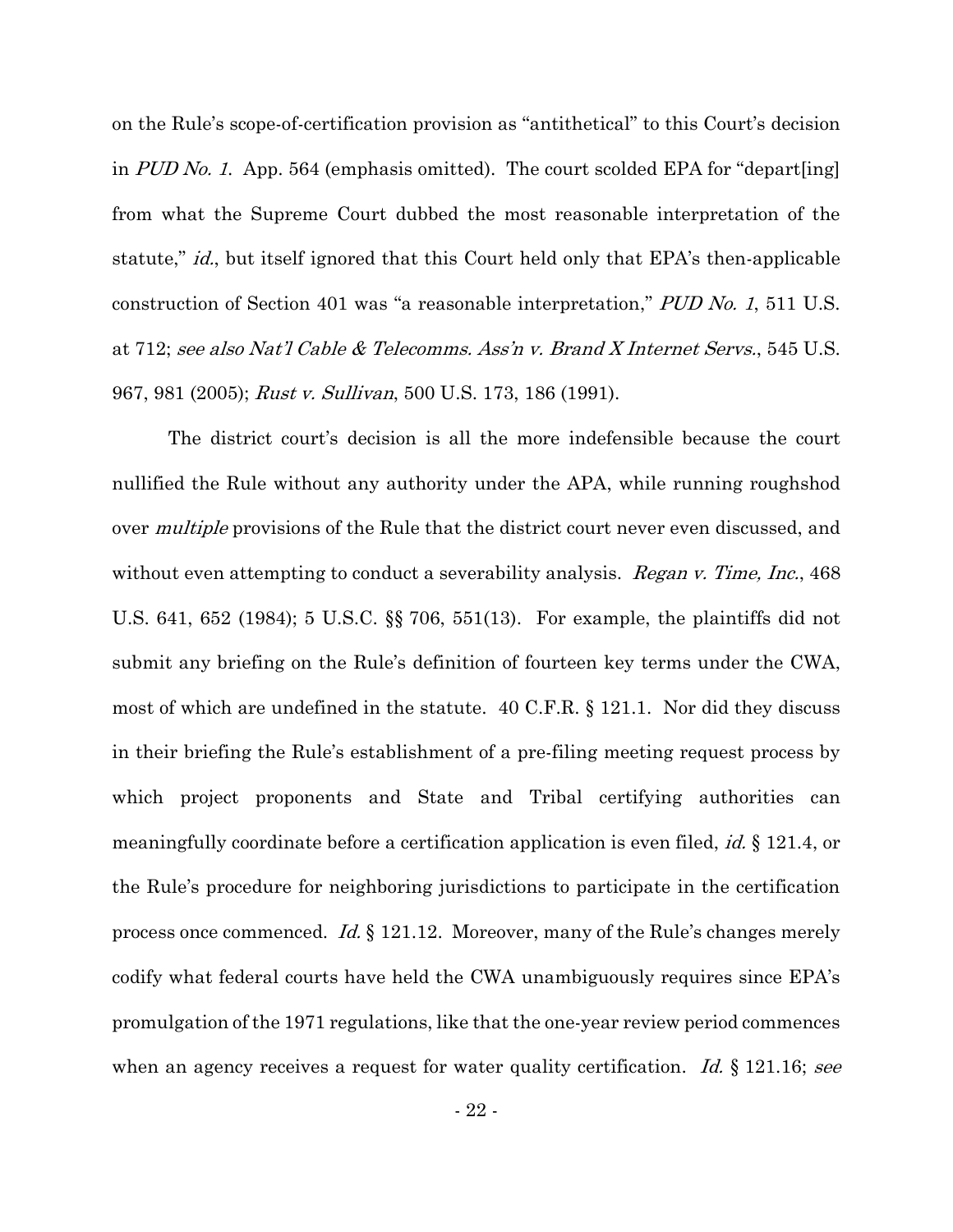generally 85 Fed. Reg. at 42,222, 42,235–36. These portions of the Rule went unmentioned by Plaintiffs in their vacatur briefing papers. App. 474–75; see also App. 232–36. The district court made all of these errors and then exacerbated them by vacating the rule across the entire nation, rather than fashioning only relief "necessary to provide complete relief to the plaintiffs." *Califano v. Yamasaki*, 442 U.S. 682, 702 (1979); Madsen v. Women's Health Ctr., Inc., 512 U.S. 753, 765 (1994).

c. The district court's justifications for its vacatur decision are contrary to the statutory text and this Court's caselaw. The district court inferred that the Ninth Circuit's endorsement of remand without vacatur *in cases where agency action was found erroneous* meant that remand with vacatur is appropriate in cases where the action has not been found erroneous. App. 557–59. It also concluded that "because vacatur is an equitable remedy, and because the APA does not expressly preclude the exercise of equitable jurisdiction, the APA does not preclude the granting of vacatur without a decision on the merits." App. 559 (citation omitted). Neither contention can withstand scrutiny under the APA and this Court's caselaw.

The district court's reasoning gets the APA exactly backwards. The APA only permits vacatur of a rule in limited, statutorily defined circumstances, 5 U.S.C. § 706(2), consistent with this Court's own interpretations of the APA, requiring courts "to engage in a substantial inquiry" about whether a rule is lawful before even considering vacatur, see Volpe, 401 U.S. at 415–16. And, given that the APA expressly preserves all "other limitations on judicial review" and the "duty of the court[s] to . . . deny relief on any other appropriate legal or equitable ground," 5 U.S.C.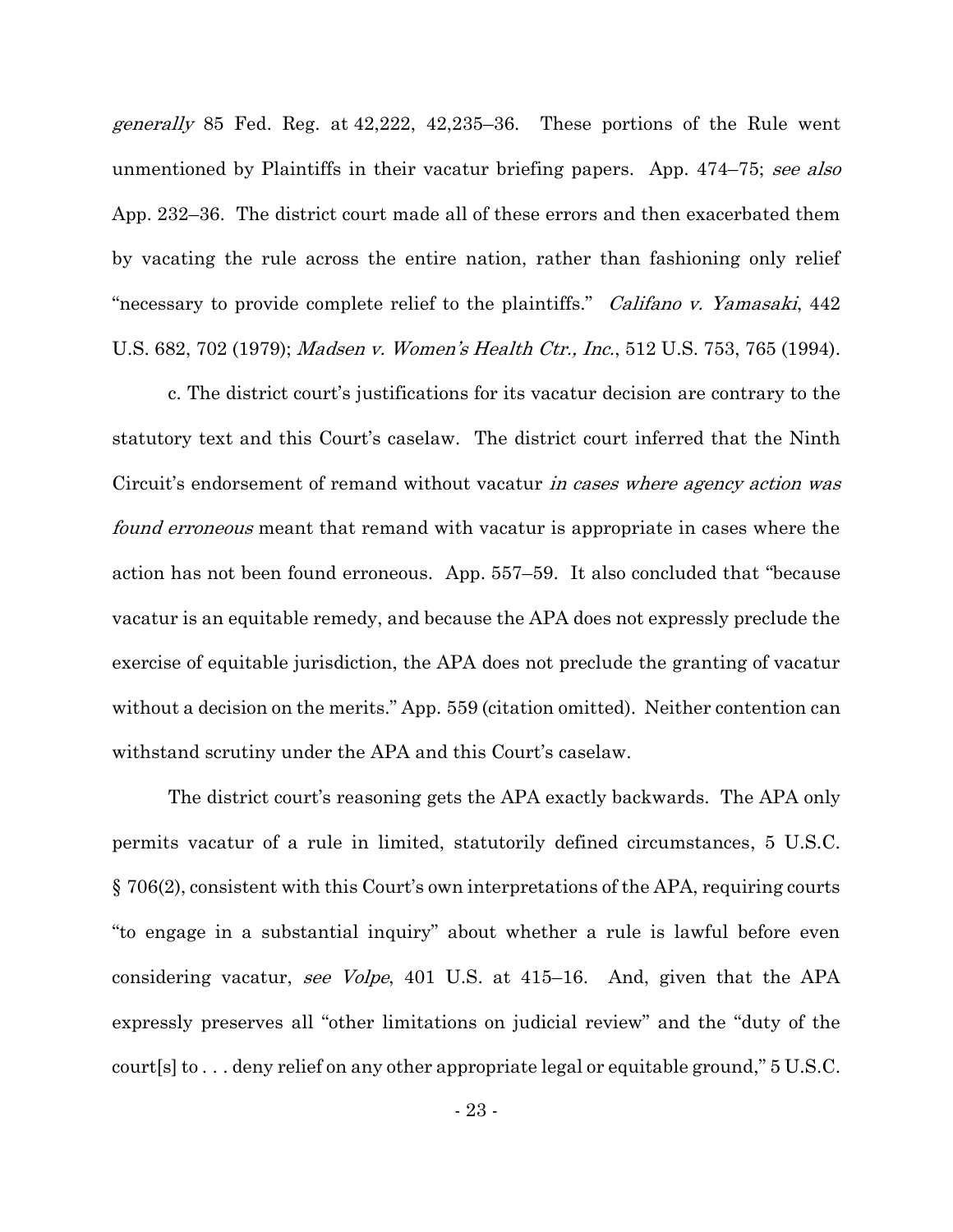§ 702(1), there is simply no ground faithful to the text of the APA that would allow a court to vacate a rule never found unlawful under 5 U.S.C. § 706.

The district court's reliance on "equity" as authorizing it to vacate the Rule without an adjudication on the merits is also inconsistent with the APA. App. 558– 59. The court never explained, beyond broad assertions of its equitable jurisdiction, from where any such broad authority might derive. Under the APA, courts may only vacate agency actions when those actions are "found" to be "arbitrary, capricious, an abuse of discretion, or otherwise not in accordance with law," "without observance of procedure required by," or "in excess of statutory jurisdiction, authority, or limitations, or short of statutory right." 5 U.S.C. § 706(2); Volpe, 401 U.S. at 416. And the court may do so only after reviewing the "whole record," or relevant parts cited by the parties. 5 U.S.C. § 706(2). Nothing in "equity" allowed the district court to ignore the clear statutory limitations on judicial review established by Congress to set aside a rule without finding it unlawful.

Further, Congress's limited waiver of sovereign immunity in the APA also forecloses the district court's reasoning. "The elimination of the defense of sovereign immunity [in 5 U.S.C. § 702] did not affect any other limitation on judicial review that would otherwise apply under the APA." Darby, 509 U.S. at 153. Given that "Congress has an absolute discretion to specify the cases and contingencies in which the liability of the government is submitted to the courts for judicial determination," Schillinger, 155 U.S. at 166, the APA's precise (and exclusive) grounds upon which an agency action may be "set aside," 5 U.S.C. § 706(2), clearly limit the courts'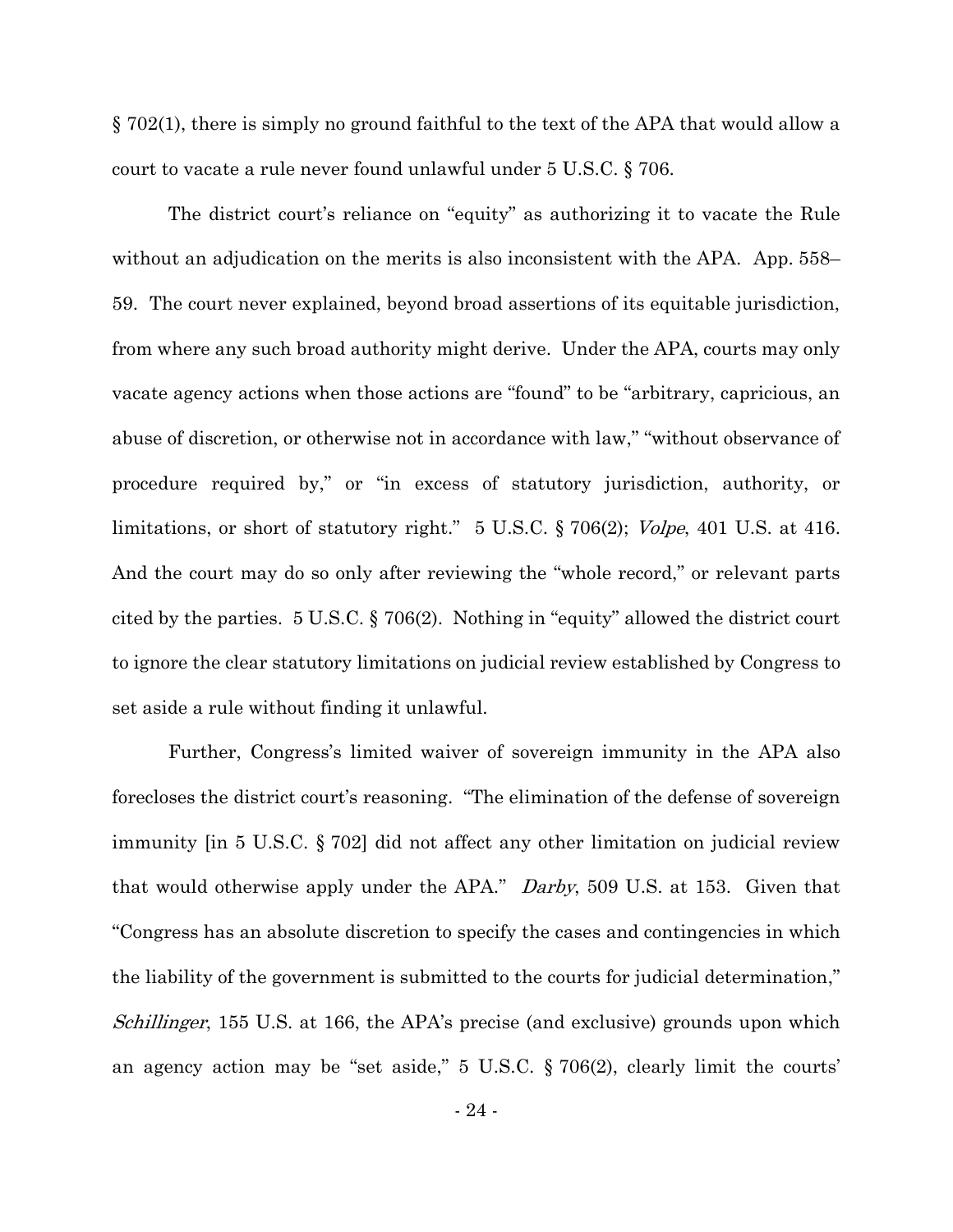discretion. Thus, rule set aside may occur "*only* for substantial procedural or substantive reasons as mandated by statute, not simply because the court is unhappy with the result reached." *Vt. Yankee*, 435 U.S. at 558 (emphasis added) (citation omitted). No principle of equity allowed the district court to ignore the APA's and sovereign immunity's limitation on its authority.

## B. Applicants Will Suffer Irreparable Harm Absent A Stay, And All Equitable Considerations Favor Such Relief

1. Intervenors will continue to suffer grave, irreparable harm absent stay relief from this Court.

The district court's vacatur deprived Applicants of the Rule's protections, a rule that Applicants successfully convinced EPA to adopt in order to thwart certain States' ongoing, well-established abuses of the Section 401 permitting process. See 85 Fed. Reg. 42,210 (July 13, 2020); supra pp. 6–9. For example, the Rule provides important "clarity" by establishing regulatory definitions for key statutory terms not defined in the CWA. 40 C.F.R. § 121.1. It also establishes that the "scope of certification" under Section 401 "is limited to assuring that a discharge from a Federally licensed or permitted activity will comply with water quality requirements." Id. § 121.3. And it establishes clear rules for when the one-year certification period begins and ends, *id.* §§ 121.5–9, explains how waiver of the certification requirement can occur proactively or by operation of law, id. §§ 121.8–9, and further defines EPA's role as a certifying authority and advisor, among other things, id. §§ 121.13–16. Applicants intervened in the case below precisely to defend the Rule against challenges designed to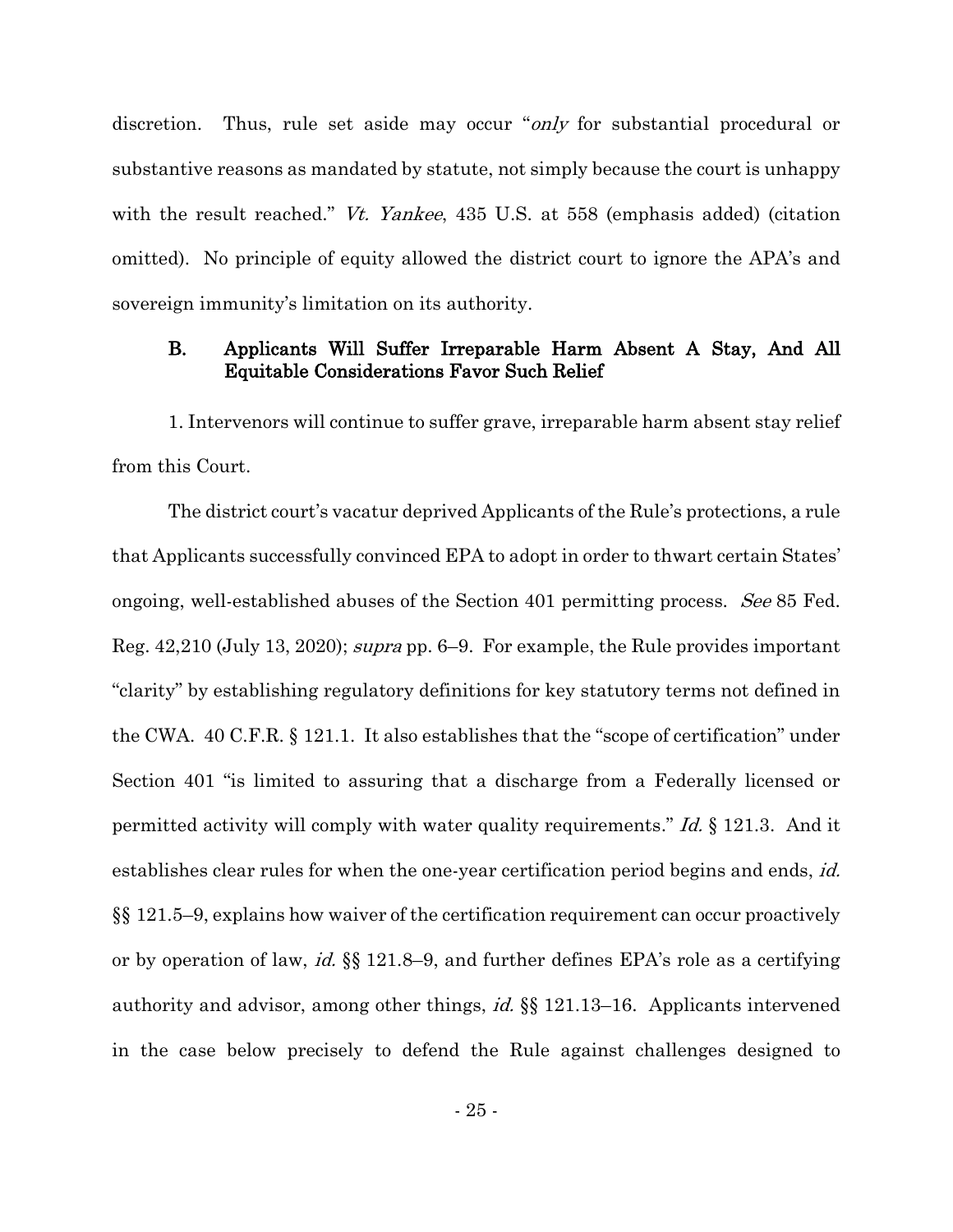eliminate these and others of the Rule's protections and return to the exact prior system of abuses, see App. 1–115, which the district court's vacatur order ostensibly reinstates. To have the Rule repealed nationwide by a single judge—without even finding the Rule unlawful—deprives them of the Rule's protections, and does so by circumventing one of the APA's core protections.  $5 \text{ U.S.C.}$  §§  $553(b)$ , (c),  $551(5)$ .

This unlawful deprivation of the Rule's protections imposes harms on the regulators and regulated industries—including Applicants—who have faced and will continue to face substantial disruptions in Section 401-related enterprises as a result of the whipsawing effect of the district court's nationwide vacatur. The district court essentially "restructure[d]" this corrective regulatory regime, to the detriment of the reliance interests the regulated industries developed on the Rule. See California v. FERC, 495 U.S. 490, 500 (1990). For example, without the Rule, previously offending States can now return to their prior practice of delaying their consideration of Section 401 certifications beyond one year, contrary to the Rule's clear limitation. See 40 C.F.R. §§ 121.5–9. Similarly, without the Rule's "scope of certification" provision, certifying authorities are no longer limited by the Section 401 regulations "to assuring that a discharge from a Federally licensed or permitted activity will comply with water quality requirements" only, and will likely resume considering non-waterquality-related, project-killing conditions when granting their "water quality" certifications for disfavored industries or projects. 40 C.F.R. § 121.3; see supra pp. 6– 8 (discussing the Millennium Bulk Terminals – Longview LLC, Atlantic Coast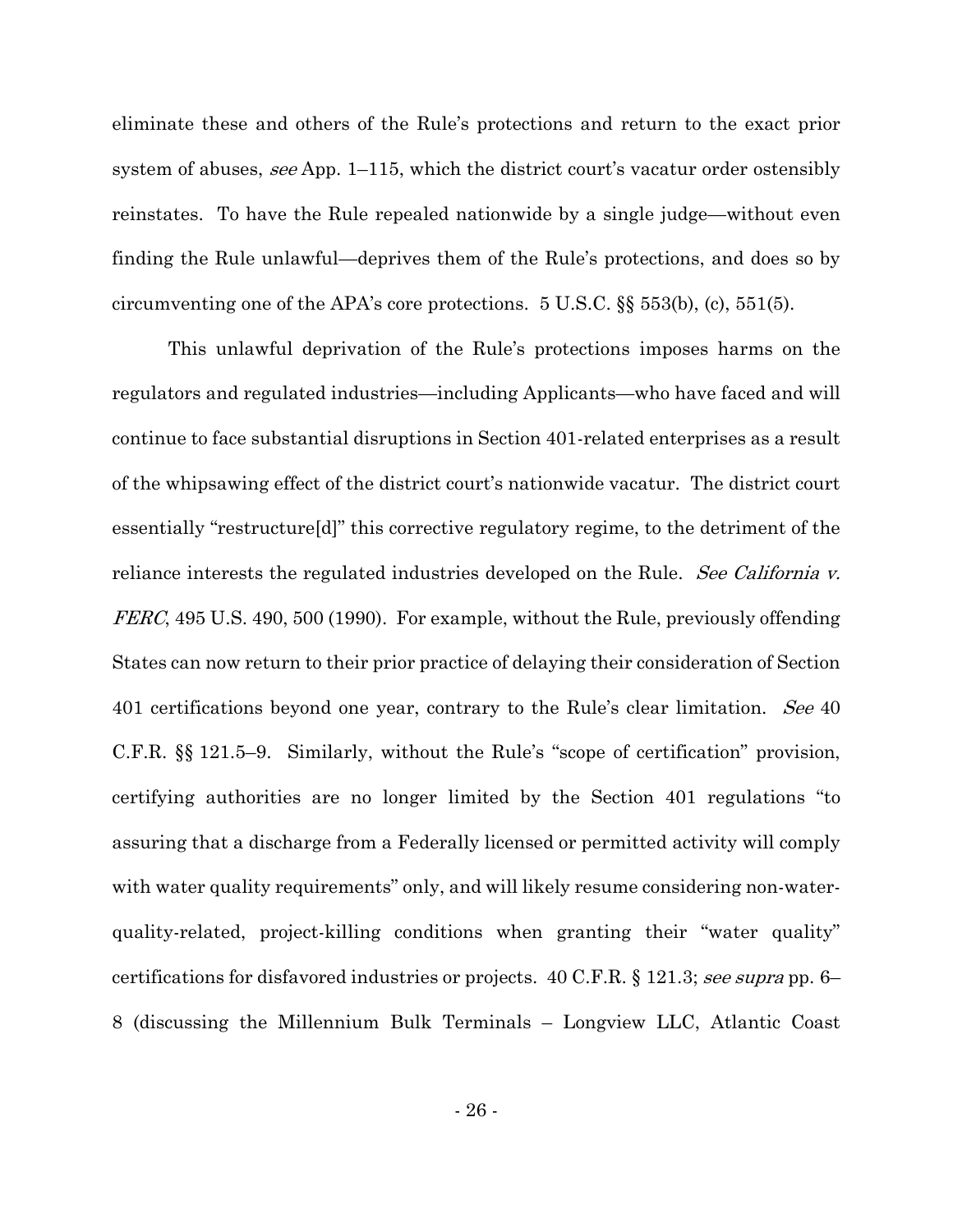Pipeline, Mountain Valley Pipeline Southgate, Constitution Pipeline, and Millennium Valley Lateral projects).

Absent this Court's stay, Applicants will likely never be able to obtain relief from the district court's actions. Briefing in the Ninth Circuit is not scheduled to complete until May, even before any routine extensions, App. 799–802, and a decision from the Ninth Circuit may well take a year after that. That means the earliest Applicants could expect a restoration of the Rule would be in early-to-mid 2023, and potentially longer than that. The EPA has announced that it expects to issue a proposed new rule in Spring of 2022, with notice and comment to follow thereafter. EPA, Clean Water Act Section 401 Water Quality Certification Question and Answers on the 2020 Rule Vacatur (Dec. 17, 2021).<sup>3</sup> Thus, it is probable this stay application is Applicants' last chance to obtain relief against the district court's unlawful vacatur decision. In the interim, the abuses that EPA designed the Rule to combat will return in full force, preventing Applicants from recouping the substantial expenses combatting the recurring abuses without the Rule's protections. See Phillip Morris USA Inc. v Scott, 561 U.S. 1301, 1304 (2010) (Scalia, J., in chambers) ("If expenditures cannot be recouped, the resulting loss may be irreparable.").

Vacatur also deeply harms State Applicants' constitutional rights and sovereign interests. Allowing certain "individual States free to burden commerce . . . among themselves" was among "the major defects of the Articles of Confederation,

<sup>3</sup> Available at https://www.epa.gov/system/files/documents/2021-12/questions-andanswers-document-on-the-2020-cwa-section-401-certification-rule-vacatur-12-17-21-508.pdf.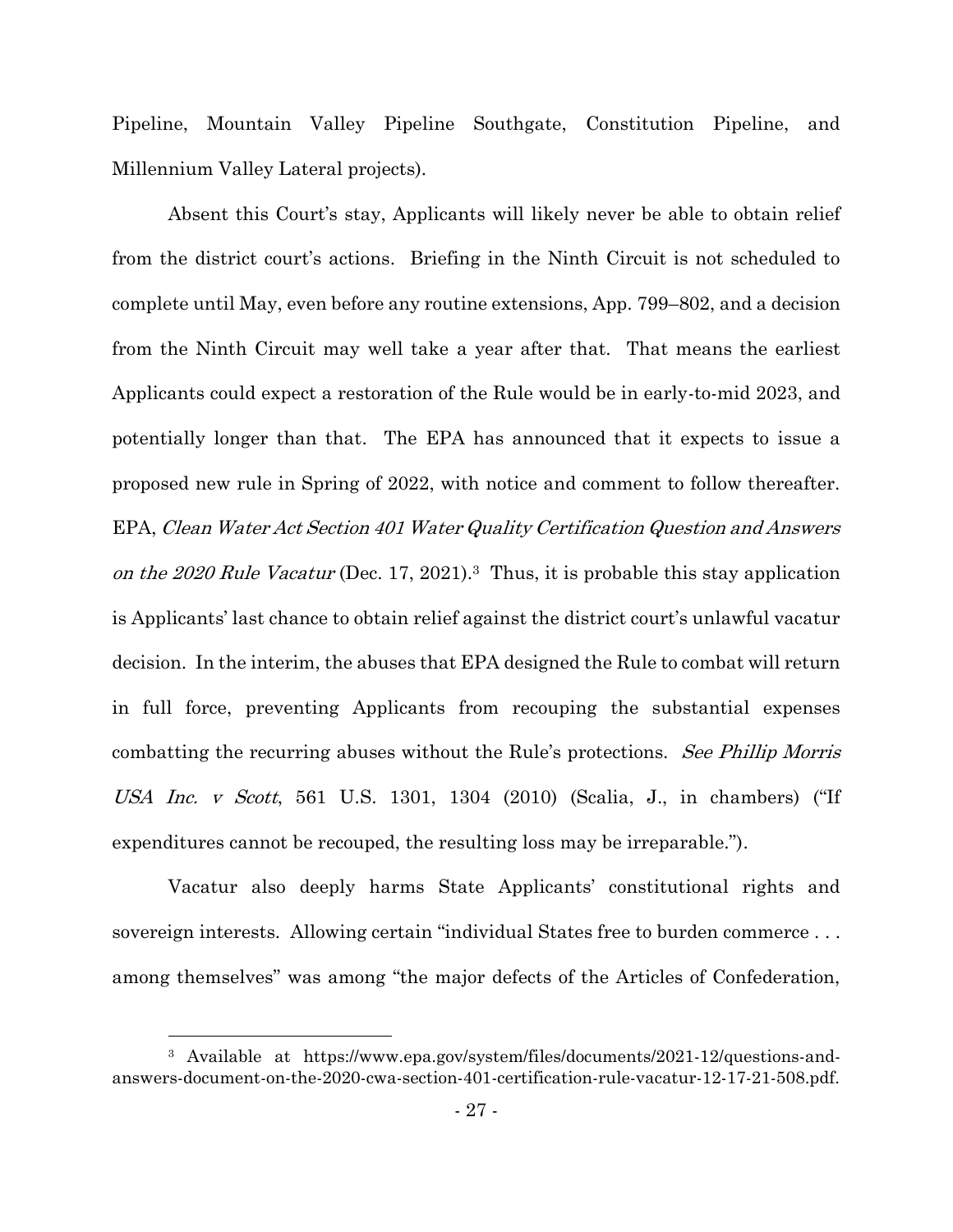and a compelling reason for the calling of the Constitutional Convention of 1787." Michelin Tire Corp. v. Wages, 423 U.S. 276, 283 (1976). Indeed, particular "dissatisfaction" came from "the peculiar situation of some of the States, which having no convenient ports for foreign commerce, were subject to be taxed by their neighbors, [through] whose ports, their commerce was carr[i]ed on." Id. (quoting Records of the Federal Convention of 1787 (M. Fanand ed. 1966)). But now, a State is not permitted to "use the threat of economic isolation" to control its sister states. Great Atl. & Pac. Tea Co. v. Cottrell, 424 U.S. 366, 379 (1976). Yet, certain States violating this quintessential norm and attempting to control other States' commerce through the Section 401 permitting process was one of the reasons Applicants petitioned for the Rule, see, e.g., App. 51–54, 96–114, 550–51, and such foundational constitutional harms will assuredly return in light of vacatur.

2. Granting a stay pending appeal will not harm Plaintiffs and would serve the public interest. Plaintiffs have no equitable interest or entitlement to an unlawful vacatur, see supra Part I.A, so staying that decision would not impose any legal, cognizable harm, NFIB v. Dep't of Labor, Occupational Safety & Health Admin., 142 S. Ct. 661, 666 (2022). Moreover, if this Court summarily reverses the district court, as it also should do, Plaintiffs will be free to continue their challenge to the Rule in this litigation and try to prove to the district court what they never did here—that the Rule is "arbitrary, capricious, an abuse of discretion, or otherwise not in accordance with law," after a "review [of] the whole record." 5 U.S.C. § 706(2). And the public interest strongly supports a stay. The Rule fills a gaping regulatory void,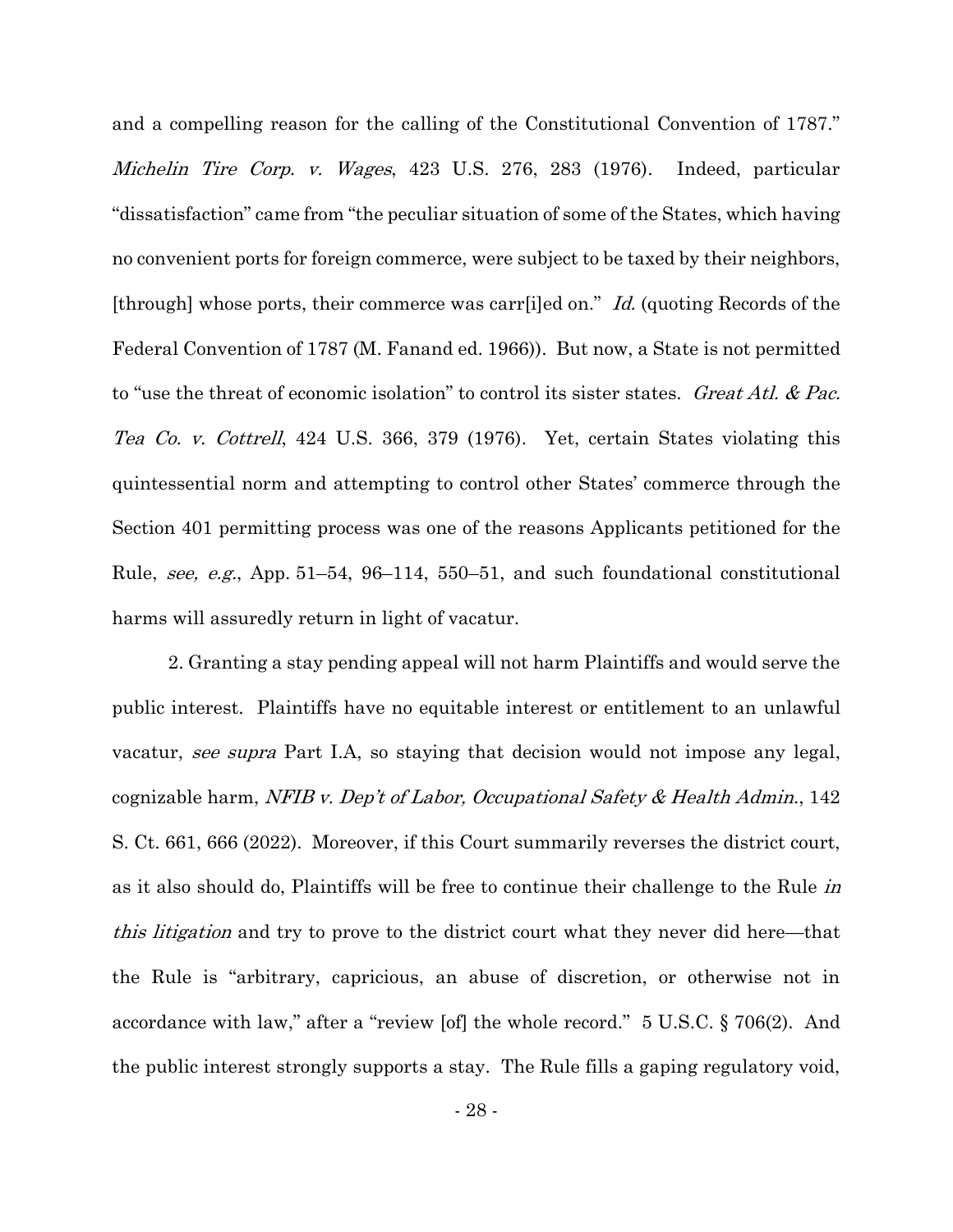setting basic rules for the Section 401 process, including a rule for defining when the clock starts on a State's reasonable time period to act on a certification request, and clearly defining the scope of authority granted by Congress in Section 401. Each of these regulatory improvements aids the public interest, and returning to the prior dysfunction fostered by EPA's decades-long failure to set basic rules for the Section 401 process would harm industry and government actors.

## II. In The Alternative, This Court May Construe This Application As A Petition For A Writ Of Certiorari, Grant The Petition, And Summarily Reverse

This Court could treat this application as a petition for a writ of certiorari before judgment and hear the case on the merits, including considering the possibility of summary reversal. See Nken v. Mukasey, 555 U.S. 1042 (2008). The same considerations that justify a stay support this Court granting certiorari before judgment. "A petition for a writ of certiorari to review a case pending in a United States court of appeals, before judgment is entered in that court, will be granted upon a showing that the case is of such imperative importance as to justify deviation from normal appellate practice and to require immediate determination in this Court." Sup. Ct. R. 11; 28 U.S.C. § 2101(e). The district court's decision vacating a validly enacted federal agency rule without any finding that the rule is plainly unlawful under the APA and this Court's caselaw satisfies this standard. The decision below raises important questions about a district court's authority to grant parties challenging agency action full relief without proving the merits of their claims and effectively circumventing the APA's fundamental notice-and-comment requirements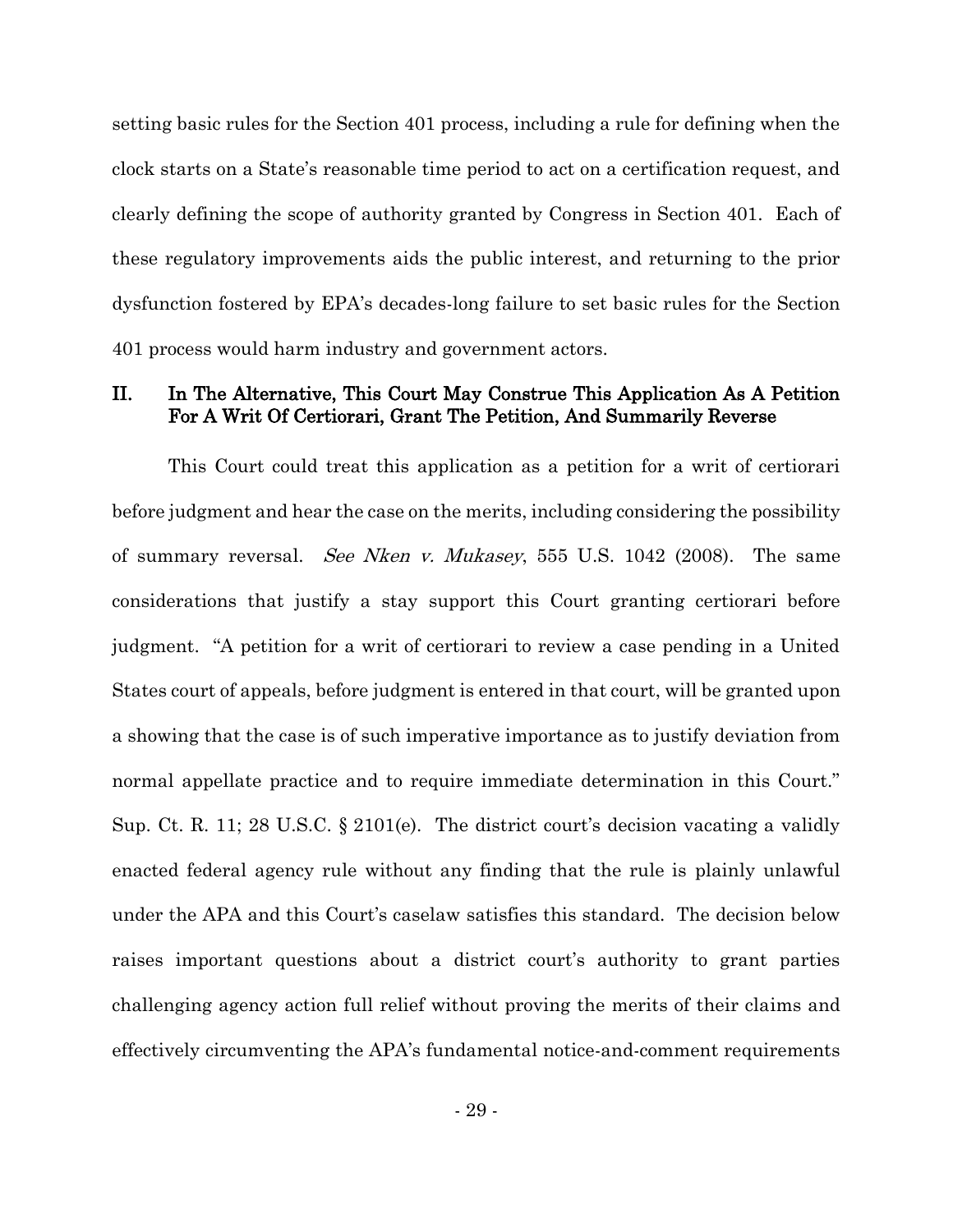for repeal of a rule. This Court's immediate review is necessary because EPA is likely to finish its new rulemaking before a full appeal can be briefed and decided.

## **CONCLUSION**

This Court should stay the vacatur of the Rule or, in the alternative, construe this Application as a petition for a writ of certiorari and grant the petition.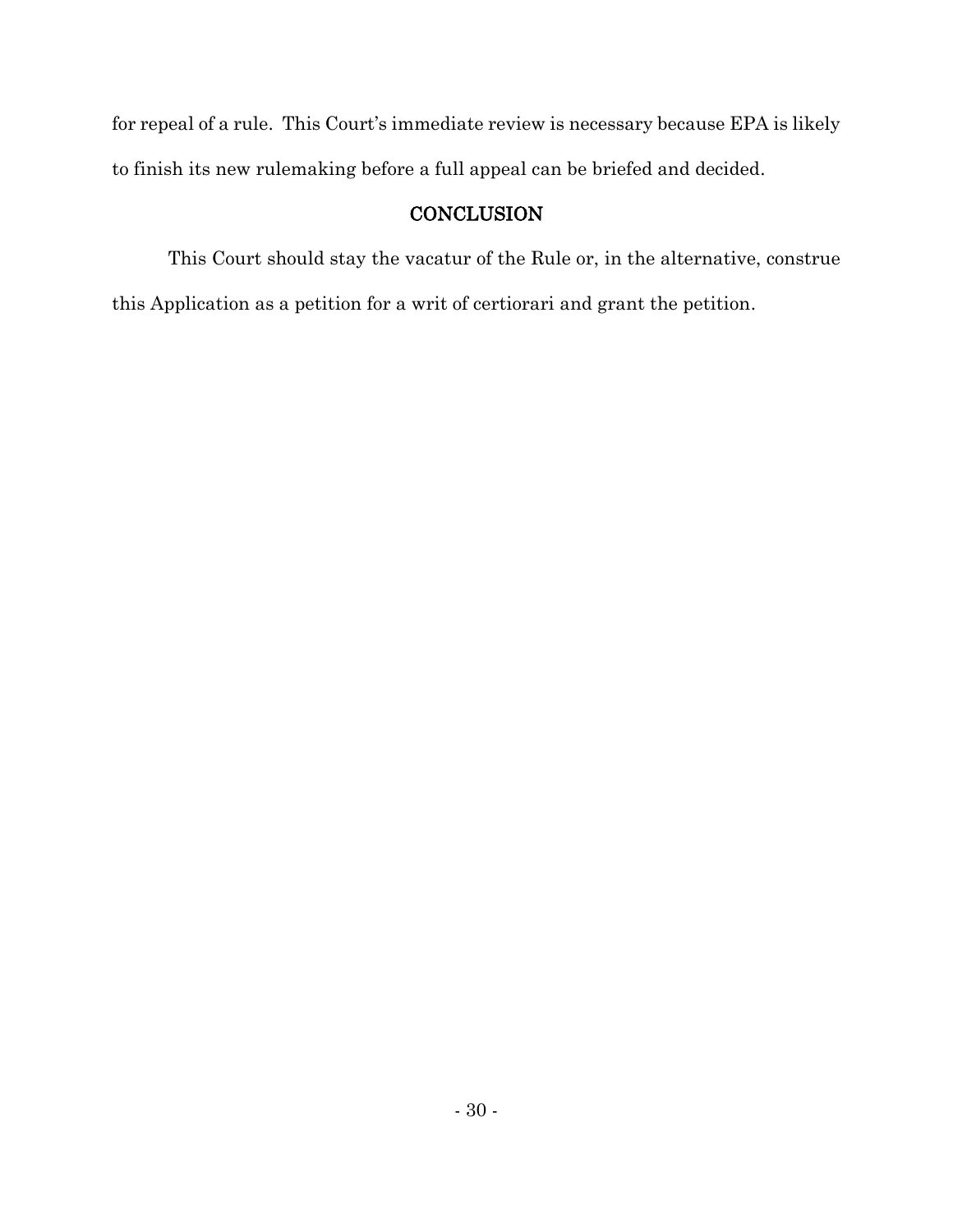GEORGE P. SIBLEY, III HUNTON ANDREWS KURTH LLP Riverfront Plaza, East Tower 951 East Byrd Street Richmond, VA 23219 (804) 788-8262 (804) 788-8218 (fax) gsibley@huntonak.com

DEIDRE G. DUNCAN ERICA N. PETERSON HUNTON ANDREWS KURTH LLP 2200 Pennsylvania Ave., NW Washington, DC 20037

CLARE ELLIS HUNTON ANDREWS KURTH LLP 50 California Street Suite 1700 San Francisco, CA 94111

Attorneys for Applicants American Petroleum Institute and Interstate Natural Gas Association of America

ELIZABETH B. MURRILL, SOLICITOR GENERAL JOSEPH S. ST. JOHN, DEPUTY SOLICITOR LOUISIANA DEPARTMENT OF JUSTICE 1885 N. Third Street Baton Rouge, LA 70804 (225) 326-6739 murrille@ag.louisiana.gov stjohnj@ag.louisiana.gov

Attorneys for Applicant State of Louisiana

Respectfully submitted,

MISHA TSEYTLIN Counsel of Record SEAN T.H. DUTTON TROUTMAN PEPPER HAMILTON SANDERS LLP 227 W. Monroe Street, Suite 3900 Chicago, IL 60606 (608) 999-1240 (312) 759-1939 (fax) misha.tseytlin@troutman.com

TIMOTHY L. MCHUGH TROUTMAN PEPPER HAMILTON SANDERS LLP 1001 Haxall Point, 15th Floor Richmond, VA 23219

CHARLES SENSIBA TROUTMAN PEPPER HAMILTON SANDERS LLP 401 9th Street NW Suite 1000 Washington, DC 20004-2146

ELIZABETH HOLT ANDREWS TROUTMAN PEPPER HAMILTON SANDERS LLP Three Embarcadero Center Suite 800 San Francisco, CA 94111-4057

Attorneys for Applicant National Hydropower Association

JAMES KASTE DEPUTY ATTORNEY GENERAL WYOMING ATTORNEY GENERAL'S OFFICE 109 State Capitol Cheyenne, WY 82002